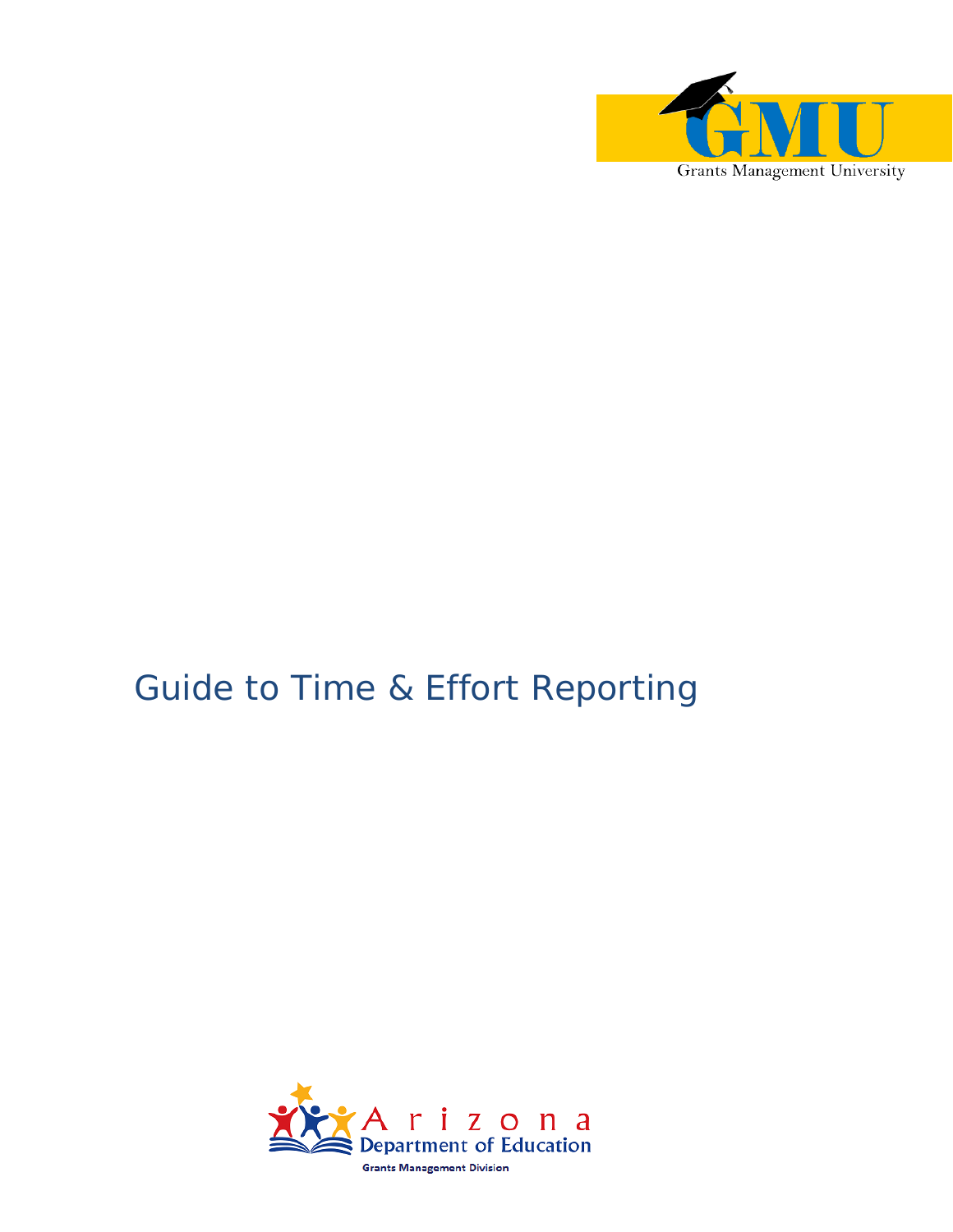

## Table of Contents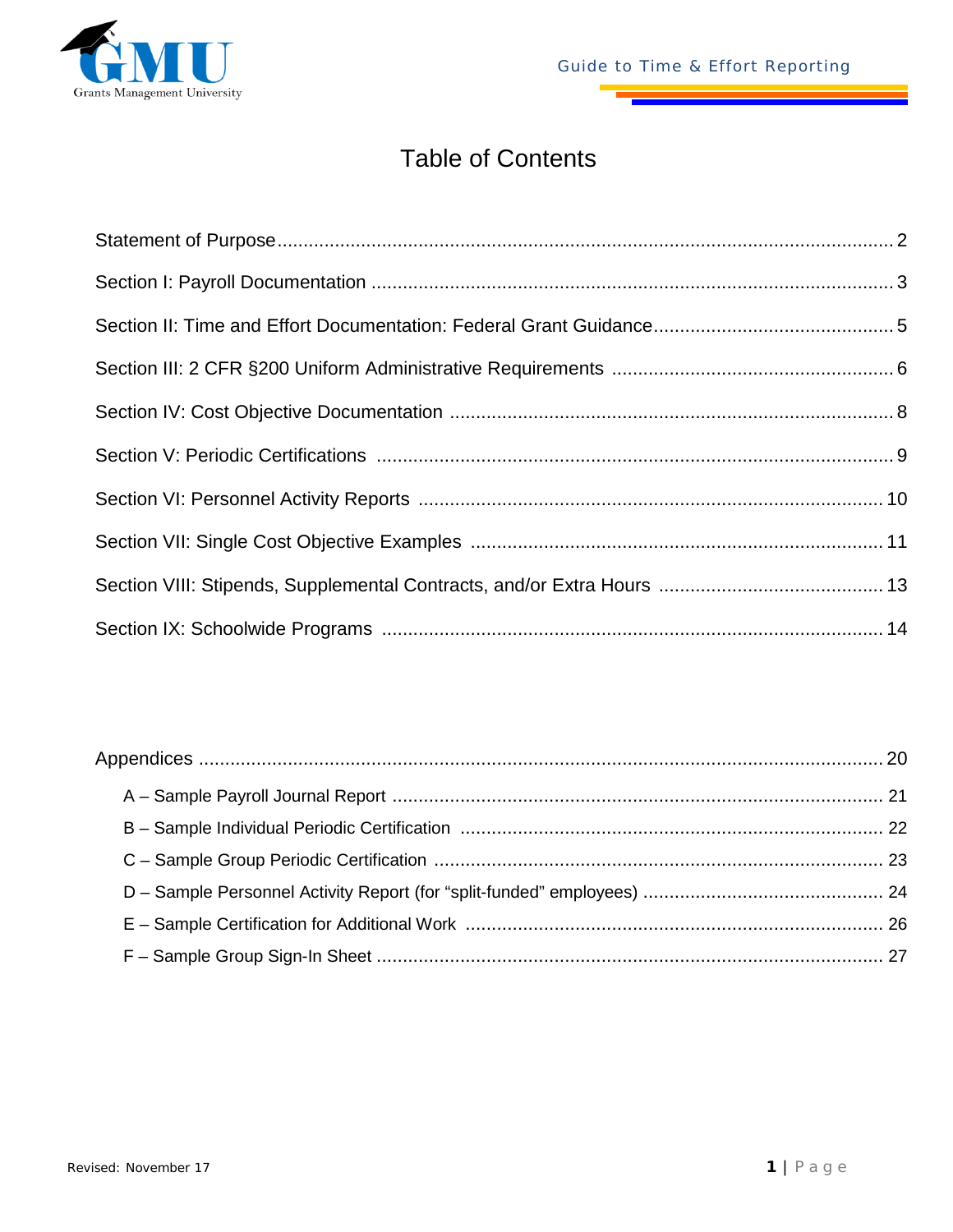

### Statement of Purpose

The purpose of this guidance is to assist subgrantees to understand what documentation they are required to maintain for time distribution records ("Time & Effort"). These requirements are set forth under Federal Uniform Grant Guidance *2 CFR 200.430 Compensation—personal services* (effective December 26, 2014) and previously under Circulars Number A-87 and A-122 issued by the White House's Office of Management & Budget (OMB). These circulars are instructions or information issued by OMB to all Federal agencies such as the U.S. Department of Education, the U.S. Department of Agriculture and to state agencies acting as pass-through awarding agencies such as the Arizona Department of Education.

When a subgrantee signs an annual General Statement of Assurance (GSA), it guarantees accountability to the United States of America and the State of Arizona as the subrecipients of federal and state assistance grants. Consistent with Title 34 of the Code of Federal Regulations (CFR), Sections 76-85, the local educational agency (LEA) makes assurance that if awarded a grant, subgrant or contract, that the subgrantee will accept and expend funds in accordance with applicable federal and state statutes, regulations, program plans and applications, and administer the programs in compliance with all provisions of such statutes, regulations, applications, policies and amendments. This includes the rules set forth for the support of salary and wages, specifically time distribution records.

This handbook is designed to provide guidance. Each subrecipient is responsible for implementing sufficient internal controls to ensure compliance with the terms and conditions of federal grant awards.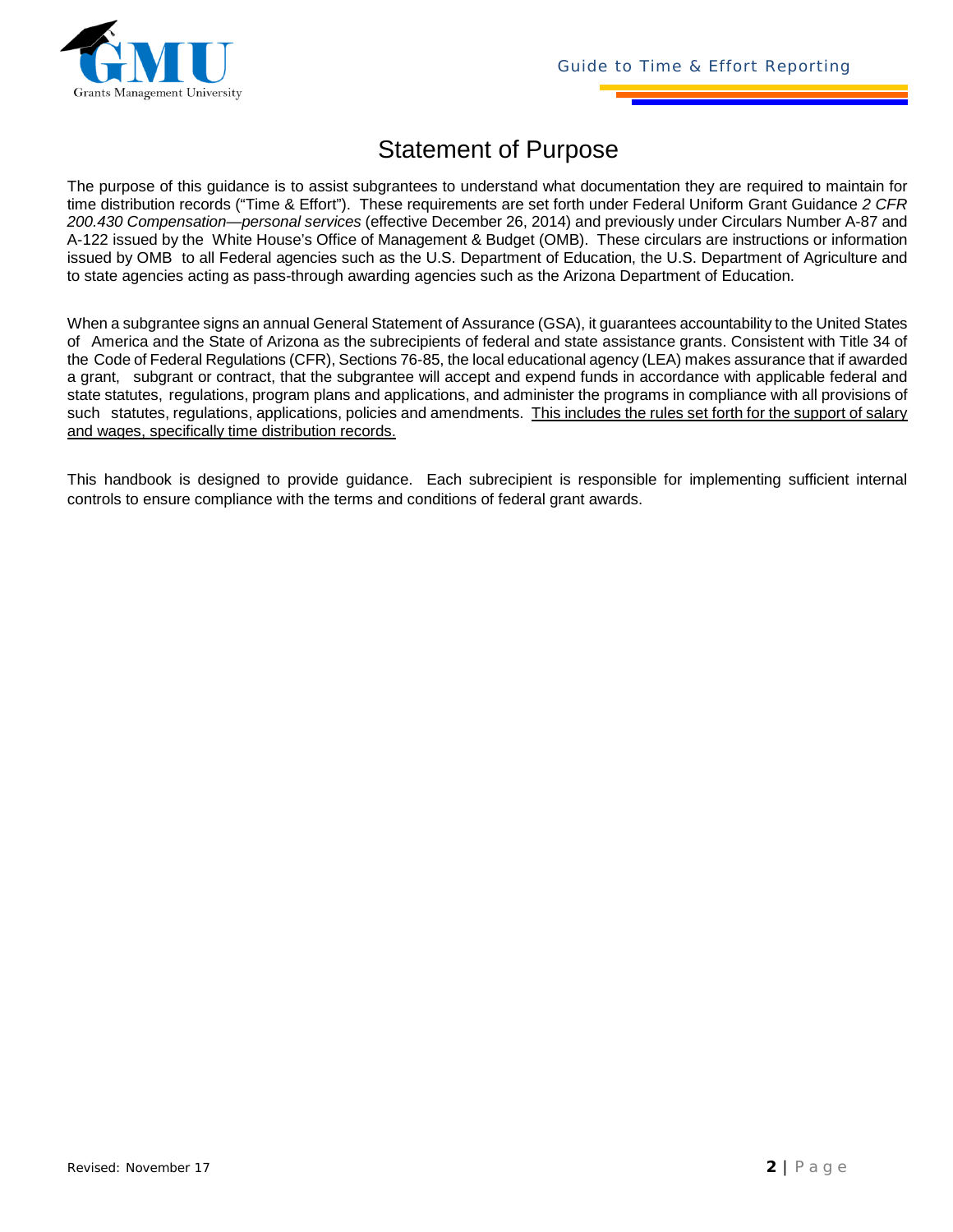

### Section I: Payroll Documentation

#### **What is payroll documentation?**

Payroll, also called employee compensation, takes different forms. Some employees earn a *salary* based on a yearly, monthly, or weekly rate; others may earn a *wage* based on an hourly rate. Some employees receive a *commission*  (percentage of sales) and some are rewarded with a *bonus* (an amount above regular compensation). Many entities pay employee *fringe benefits*, which are a form of employee compensation (see *2 CFR § 200.431 Compensation—fringe benefits*).

Entities organize the payroll data in a special accounting journal called a *payroll register* or payroll journal. It gives the employer the information needed to record payroll for the pay period. Other examples of payroll documentation include but are not limited to:

- **Leave Requests**
- **Time sheets** spreadsheets or documents that indicate the hours an employee has worked, generally separated by days of the week. Timesheets may also be referred to Personal Activity Reports (PARs).
- **Correspondence** (e.g., E-mails, Resignation letters)
- **Job descriptions** generally including duties, purpose, responsibilities, scope, and working conditions of a job along with the job's title, and the name or designation of the person to whom the employee reports.
- **Employment contracts** voluntary, deliberate, and legally enforceable (binding) agreement between an employer and an employee. Employment contracts can cover a variety of procedures and/or policies that the employee must agree to as a condition of his/her employment. The contract should also include specific information regarding bonus or performance pay eligibility. The contract may be modified to include additional work duties and/or pay by means of an addendum which should be filed with the contract.
- **Personnel Action Requests** (e.g., an employee is transferred from a grant funded position to a non-grant funded position).



- **Payroll Journals** (please see *Appendix A* for an example of a Payroll Journal) a payroll journal is a detailed record of accounting transactions related to payroll.
- **Governing board meeting minutes** permanent, formal, and detailed (although not verbatim) record of business transacted and resolutions adopted at a board meeting. Once written up (or typed) in a minute book and approved at the next meeting, the minutes are accepted as a true representation of the proceedings they record and can be used as prima facie evidence in legal matters.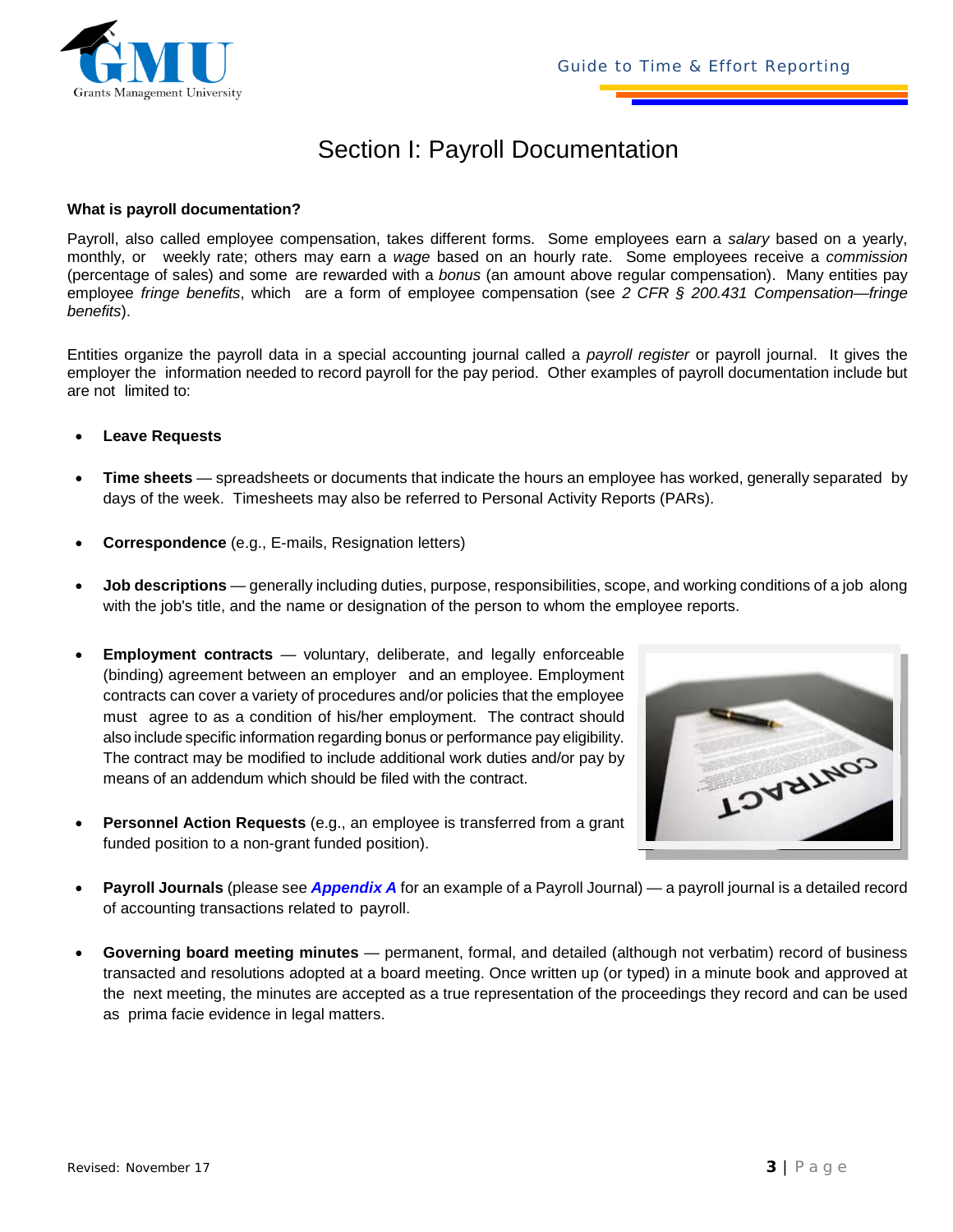

### Section I: Payroll Documentation

#### **Recordkeeping Requirements under the Fair Labor Standards Act (FLSA)[1](#page-4-0)**

This fact sheet provides a summary of the FLSA's recordkeeping regulations, 29 CFR Part 516.

#### **Records To Be Kept By Employers**

Highlights: The FLSA sets minimum wage, overtime pay, recordkeeping, and youth employment standards for employment subject to its provisions. Unless exempt, covered employees must be paid at least the minimum wage and not less than one and one-half times their regular rates of pay for overtime hours worked.

#### **What Records Are Required**

Every covered employer must keep certain records for each non-exempt worker. The Act requires no particular form for the records, but does require that the records include certain identifying information about the employee and data about the hours worked and the wages earned. The law requires this information to be accurate. The following is a listing of the basic records that an employer must maintain:

- 1. Employee's full name and social security number.
- 2. Address, including zip code.
- 3. Birth date, if younger than 19.
- 4. Sex and occupation.
- 5. Time and day of week when employee's workweek begins.
- 6. Hours worked each day.
- 7. Total hours worked each workweek.
- 8. Basis on which employee's wages are paid (e.g., "\$9 per hour", "\$440 a week", "piecework")
- 9. Regular hourly pay rate.
- 10. Total daily or weekly straight-time earnings.
- 11. Total overtime earnings for the workweek.
- 12. All additions to or deductions from the employee's wages.
- 13. Total wages paid each pay period.
- 14. Date of payment and the pay period covered by the payment.

#### **How Long Should Records Be Retained**

FLSA standards require that each employer preserve for at least three years payroll records, collective bargaining agreements, sales and purchase records. Records on which wage computations are based should be retained for two years, i.e., time cards and piece work tickets, wage rate tables, work and time schedules, and records of additions to or deductions from wages. These records must be open for inspection by the Division's representatives, who may ask the employer to make extensions, computations, or transcriptions. The records may be kept at the place of employment or in a central records office.

#### **What About Timekeeping**

Employers may use any timekeeping method they choose. For example, they may use a time clock, have a timekeeper keep track of employees' work hours, or tell their employees to write their own times on the records. Any timekeeping plan is acceptable as long as it is complete and accurate.

*Please Note*: In **addition** to time-keeping payroll records documentation, an LEA that charges employee salaries and wages to one or more Federal grants must **also** maintain additional documentation for employees' Time and Effort charged to those

<span id="page-4-0"></span> $\overline{a}$ <sup>1</sup> U.S. Department of Labor Fact Sheet #21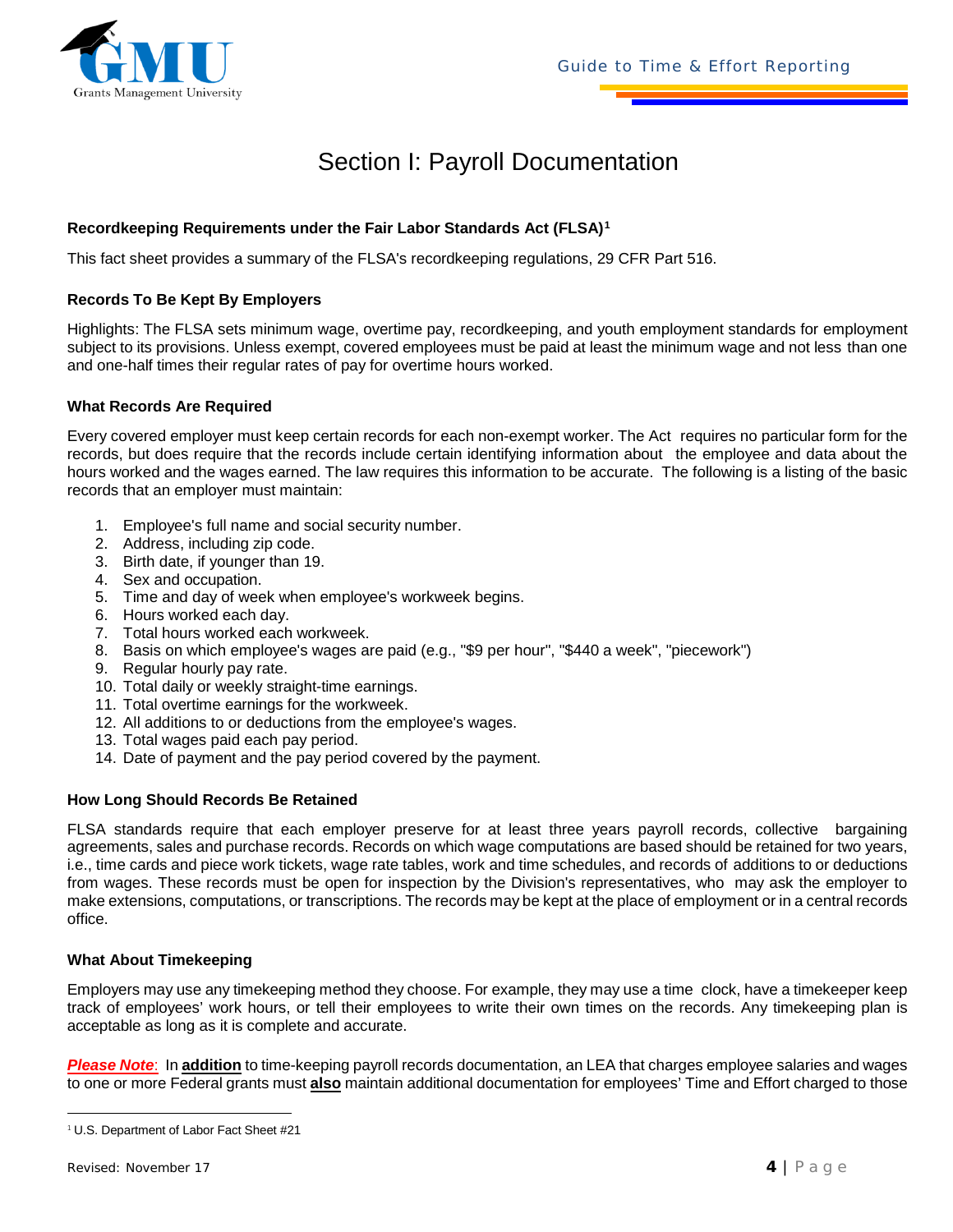

## Section II: Time and Effort Documentation Federal Grant Guidance

#### **Office of Management and Budget Circulars A-87 and A-122**

For grant funds awarded prior to December 26, 2014, guidance for the proper documentation of grant expenditures was provided in **OMB Circular A-87** for Public School Districts and in **OMB Circular A-122** for Non-Profit Charter Schools.

#### *OMB Circular A-87 (2 CFR §225) — Cost Principles for State, Local, and Indian Tribal Governments*

Used by Public School Districts, this guidance requires an employee whose salary and wages are supported, in whole or in part with Federal grant funds to document his/her time spent working on Federal programs in order to ensure that charges to each Federal program reflect an accurate account of the employee's time and effort to that program.

#### *OMB Circular A-122 (2 CFR §230) — Cost Principles for Non-Profit Organizations*

Used by Non-Profit Charter Schools, this guidance does not specifically address documentation requirements for employee salaries and wages. Therefore, the U.S. Department of Education allows Non-Profit Charter Schools to follow the cost principles of OMB Circular A-87 for the purposes of documenting employee salaries and wages charged to Federal grants.

#### *2 CFR §200 — Uniform Administrative Requirements, Cost Principles and Audit Requirements for Federal Awards*

Published in the Federal Register (79 Fed. Reg. 75871) on December 19, 2014, and **effective for new and continuation awards issued on or after December 26, 2014**, the Uniform Administrative Requirements of 2 CFR 200 streamlines and consolidates government requirements for receiving and using federal awards to reduce the administrative burden and improve outcomes. Please note the new regulations do not affect grant funds awarded prior to December 26, 2014, unless funds made available under those grants are carried forward into a new Federal fiscal year or a continuation grant.

The Uniform Administrative Requirements were developed in response to the November 23, 2009 Executive Order 13520 on Reducing Improper Payments and the February 28, 2011 Presidential Memorandum on Administrative Flexibility, Lower Costs, and Better Results for State, Local, and Tribal Governments. The President directed the OMB to work with Executive Branch agencies; state, local, and tribal governments; and other key stakeholders to evaluate potential reforms to Federal grant policies.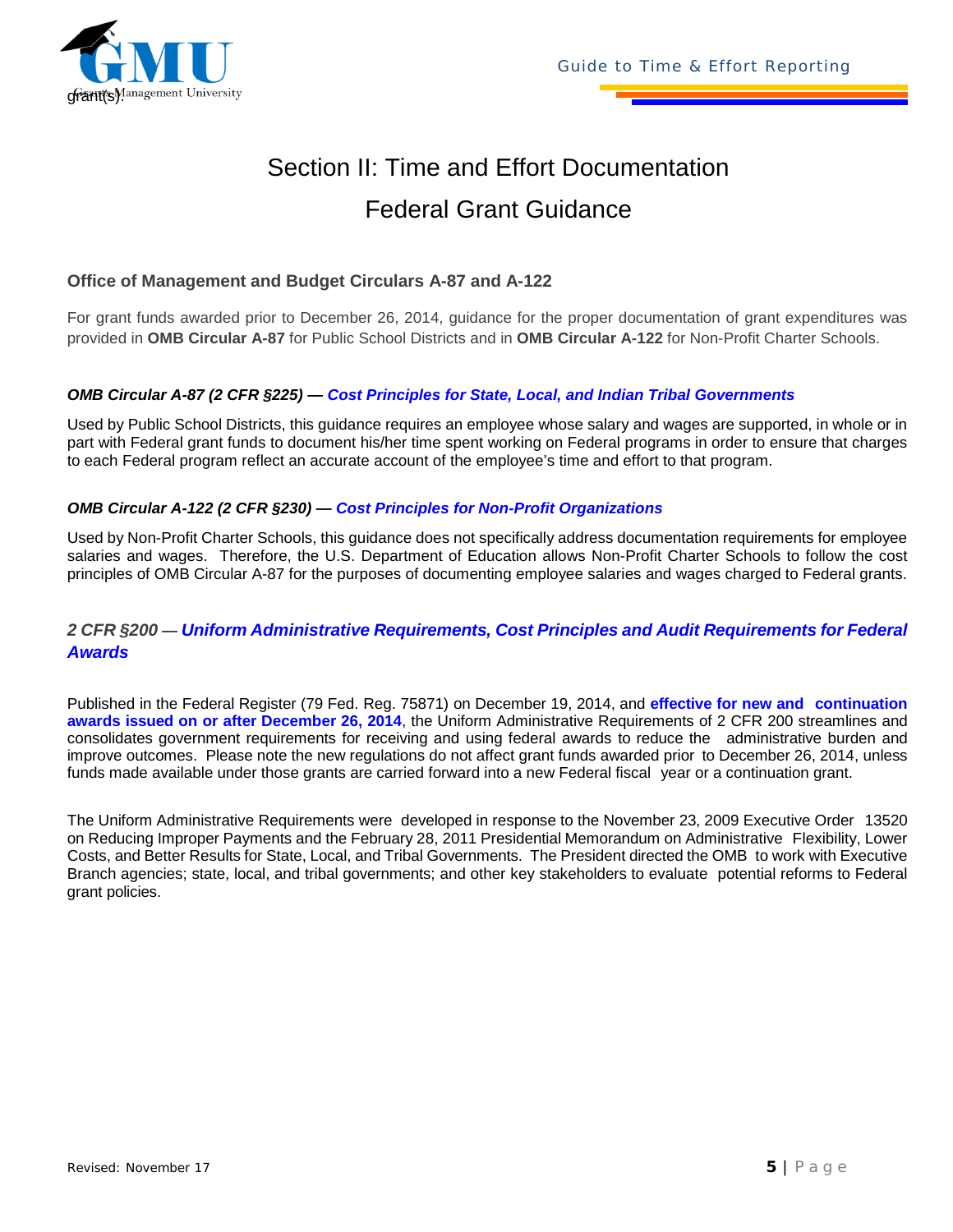

### Section III: 2 CFR §200 Uniform Administrative Requirements

#### *2 CFR §200.303 — Internal Controls*

#### **What are Internal Controls?**

*Internal controls* include systematic measures (such as reviews, checks and balances, methods, policies and procedures) instituted by an organization to (1) conduct its business in an orderly and efficient manner, (2) safeguard its assets and resources, (3) deter and detect errors, fraud, and theft, (4) ensure accuracy and completeness of its accounting data, (5) produce reliable and timely financial and management information, and (6) ensure adherence to its policies and plans.

- Emphasis is on the importance of internal controls at the subrecipient level that proactively ensures compliance with the terms and conditions of the awards.
- Strong internal controls provide a reasonable assurance that the subrecipient is managing their awards in compliance with federal statutes, regulations, and the terms and conditions of the federal award.

#### **Internal Control Standards**

Internal controls should be in compliance with guidance set forth in "*Standards for Internal Control in the Federal Government*" (Green Book) issued by the Comptroller General of the United States or the "*Internal Control Integrated Framework*", issued by the Committee of Sponsoring Organizations of the Treadway Commission (COSO).

#### *2 CFR §200.430 — Compensation – personal services*

Compensation for personal services includes all remuneration, paid currently or accrued, for services of employees rendered during the period of performance under the Federal award, including but not necessarily limited to wages and salaries. Compensation for personal services may also include fringe benefits.

Costs of compensation are allowable to the extent that they satisfy the specific requirements of this part, and that the total compensation for individual employees:

- (1) Is reasonable for the services rendered and conforms to the established written policy of the LEA consistently applied to both Federal and non-Federal activities.
- (2) Follows an appointment made in accordance with laws and/or an LEA's rules or written policies and meets the requirement of Federal statute, where applicable; and
- (3) Is determined and supported as provided in paragraph *(i) Standards for Documentation of Personnel Expenses*.

#### *2 CFR §200.430(i) — Standards for Documentation of Personnel Expenses*

Charges to Federal awards for salaries and wages must be based on records that accurately reflect **actual work performed** rather than budgeted or after-the-fact allocated time estimates.

These records must:

- Be supported by a system of **internal controls** which provides a reasonable assurance that the charges are accurate, allowable and properly allocated (also see 2 CFR 200.303)
- Be incorporated into official records.
- Reasonably reflect the **total activity** for which the employee is compensated, not exceeding 100% of compensated activities.
- Encompass all activities (Federal *and* non-Federal).
- Comply with established accounting policies and practices.
- Support the distribution of time among specific activities or cost objectives if the employee works on more than one Federal award or on a Federal award and non-Federal award.
- Be based only on actual work effort, **not budget estimates** determined before the services are performed.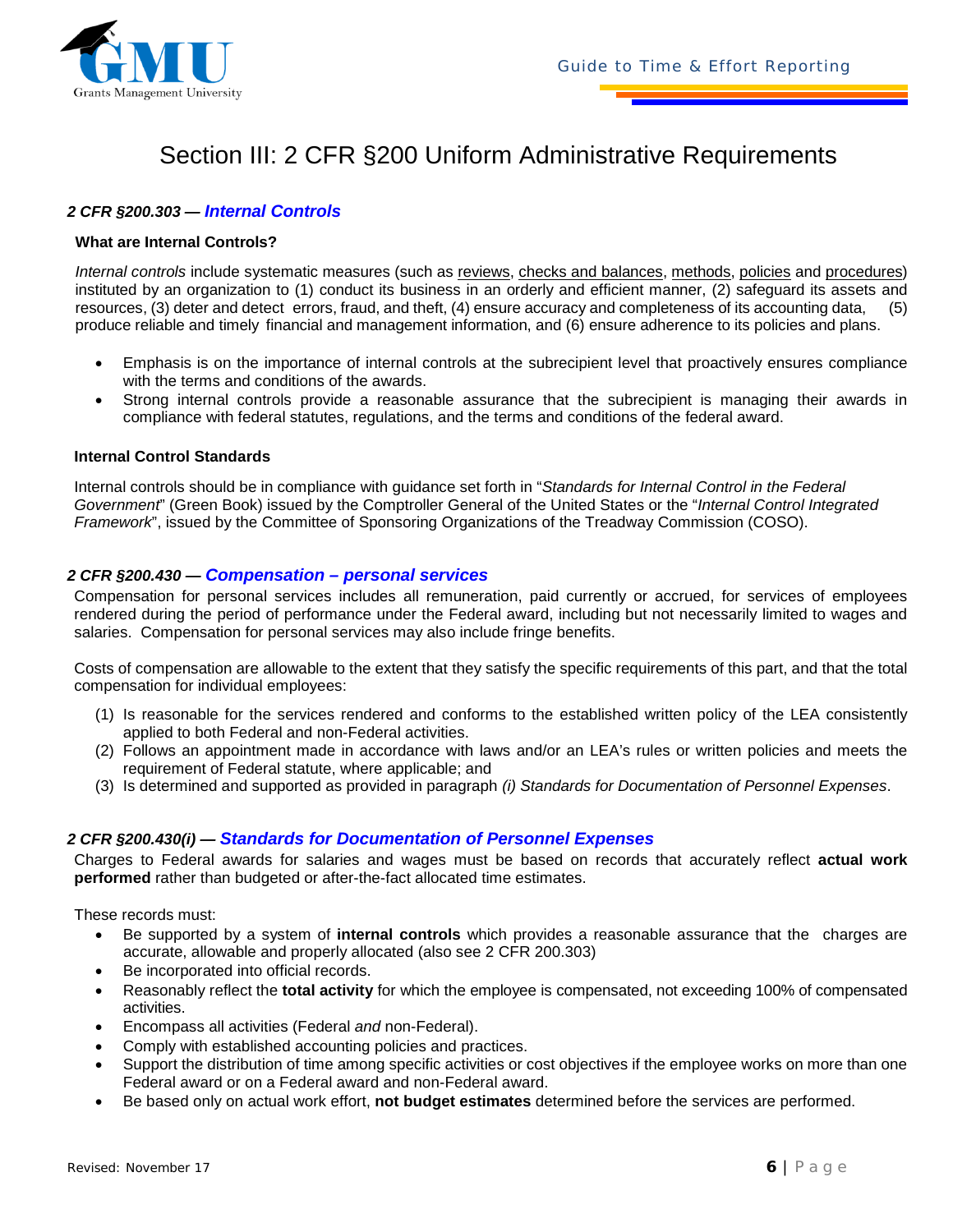

### Section III: 2 CFR §200 Uniform Administrative Requirements

#### *2 CFR §200.430(i) — Standards for Documentation of Personnel Expenses (continued)*

Time and Effort documentation **must be** maintained for all employees whose salaries are:

- Paid in whole or in part with Federal funds 2 CFR 200.430(i)(1).
- Used to meet a match/cost share requirement 2 CFR 200.430(i)(4).

*Please Note*: Per 2 CFR 200.430((i)(1)(viii), an LEA's Time and Effort documentation cannot be based on budget estimates (i.e., estimates determined before the services are performed). All Time and Effort records must be based on **actual time spent and effort expended** by the grant-funded employee and reported and/or certified after-the-fact.

The only exception to this Federal reporting requirement is an allowance the Federal Department of Education has made to accommodate an employee whose schedule is fixed day to day or week to week. Please see *Section X: Substitute System for Time and Effort Reporting* on pages 16-19 for more information.

#### *2 CFR §200.431 — Compensation – fringe benefits*

Fringe benefits are allowances and services provided by employers to their employees as compensation in addition to regular salaries and wages.

Fringe benefits include, but are not limited to, the costs of leave (vacation, family-related, sick or military), employee insurance, pensions, and unemployment befit plans. Except as provided elsewhere in Federal guidance principles, the costs of fringe benefits are allowable provided that the benefits are reasonable and are required by law, LEA employee agreement, or an established policy of the LEA.

#### *2 CFR §200.28 — Cost objective*

*Cost objective* means a program, function, activity, award, organizational subdivision, contract, or work unit for which cost data are desired and for which provision is made to accumulate and measure the cost of processes, products, jobs, capital projects, etc. A *cost objective* may be a major function of the non-Federal entity, a particular service or project, a Federal award, or an indirect (e.g., facilities and administrative) cost activity.

For the purposes of payroll records and Time and Effort documentation, cost objective may refer to a single cost objective or multiple cost objectives. Each type has specific documentation requirements as explained in the following sections.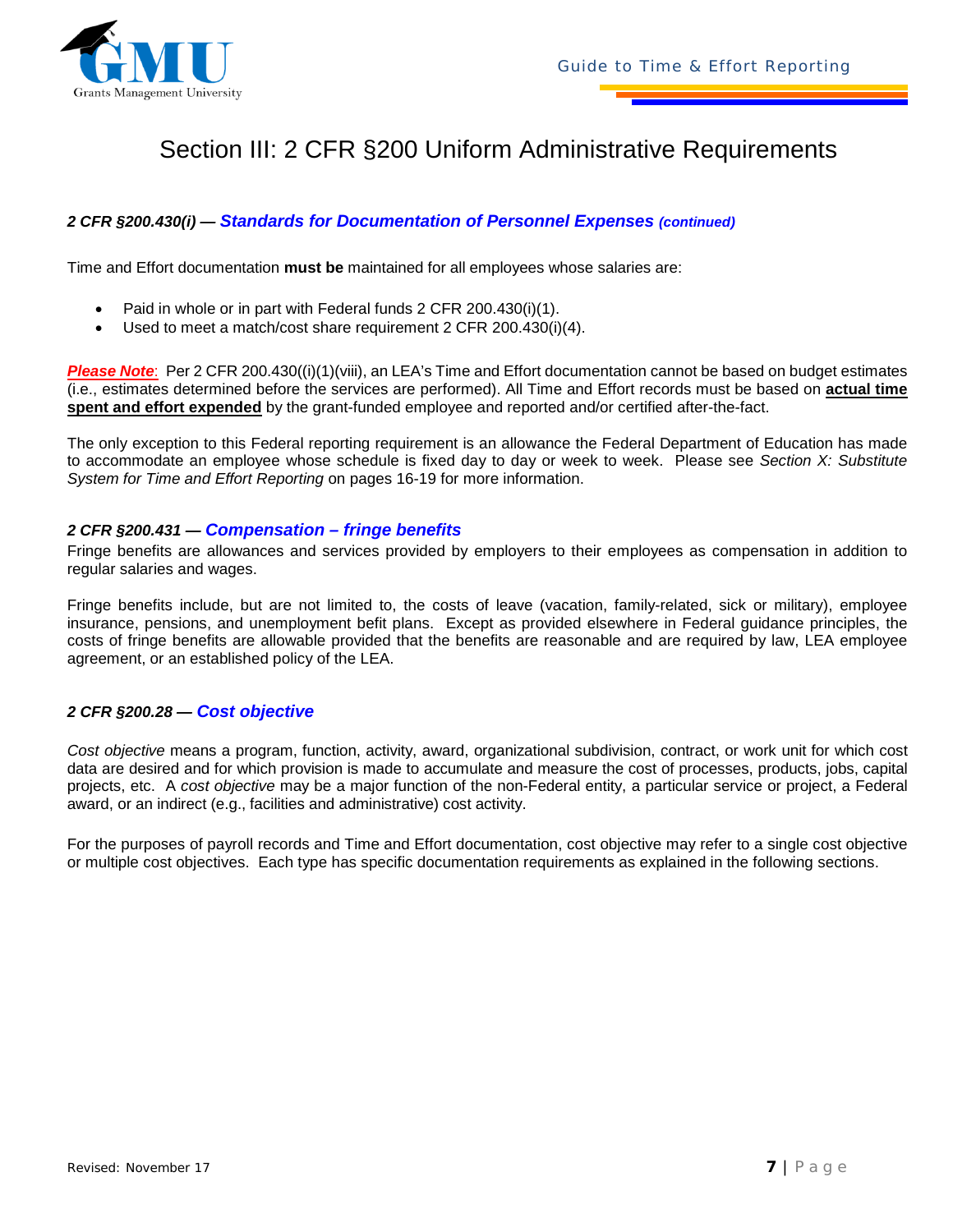

### Section IV: Cost Objective Documentation

#### **Single Cost Objective:**

If an employee works solely on a single Federal award or cost objective, charges for the employee's salary or wages must be supported by periodic certifications (*see page 9*) that the employee worked exclusively on that program or cost objective for the period covered by the certification. Such certifications must:

- Be prepared at least semiannually.
- Be signed by the employee or supervisory official having firsthand knowledge of the work performed by the employee.

#### **Multiple Cost Objectives:**

If an employee works on multiple activities or cost objectives, a distribution of the employee's salary and wages must be supported by a personnel activity report (PAR) or equivalent documentation (*see page 10*). This type of report is required if the employee works on:

- More than one Federal award.
- A Federal award and a non-Federal award.
- An indirect cost activity and a direct cost activity.
- Two or more indirect activities that are allocated using different allocation bases.
- An unallowable activity and a direct or indirect cost activity.

#### A PAR must:

- Reflect an after-the-fact distribution of the actual activity of the employee.
- Account for the total activity for which each employee is compensated.
- Be prepared at least monthly and coincide with one or more pay periods.
- Be signed by the employee.

#### **Important Clarification about a Single Cost Objective:**

One frequently asked question is if it possible for an employee to work on a single cost objective if the employee's salary or wages are supported by more than one Federal award or a Federal award and a non-Federal award? This question results from tension between the requirements above regarding when a semiannual certification is required and when the employee must maintain a PAR, because a "single cost objective" may, in some cases, be supported by multiple Federal awards or by Federal awards and non-Federal funds.

A "single cost objective" can be, for example, a single grant, a single function or a single activity. As the examples below illustrate, it is possible to work on a single cost objective even if an employee works on more than one Federal award or on a Federal award and a non-Federal award. The key to determining whether an employee is working on a single cost objective is whether the employee's salary and wages can be supported in full from each of the Federal awards on which the employee is working, or from the Federal award alone if the employee's salary is also paid with non-Federal funds.

#### Please see:

- *Appendix B* for a sample form for *Individual Periodic Certification* (semi-annual certification).
- *Appendix C* for a sample form for *Group Periodic Certification*.
- *Appendix D* for a sample form for *Personnel Activity Report* for "split-funded" employees.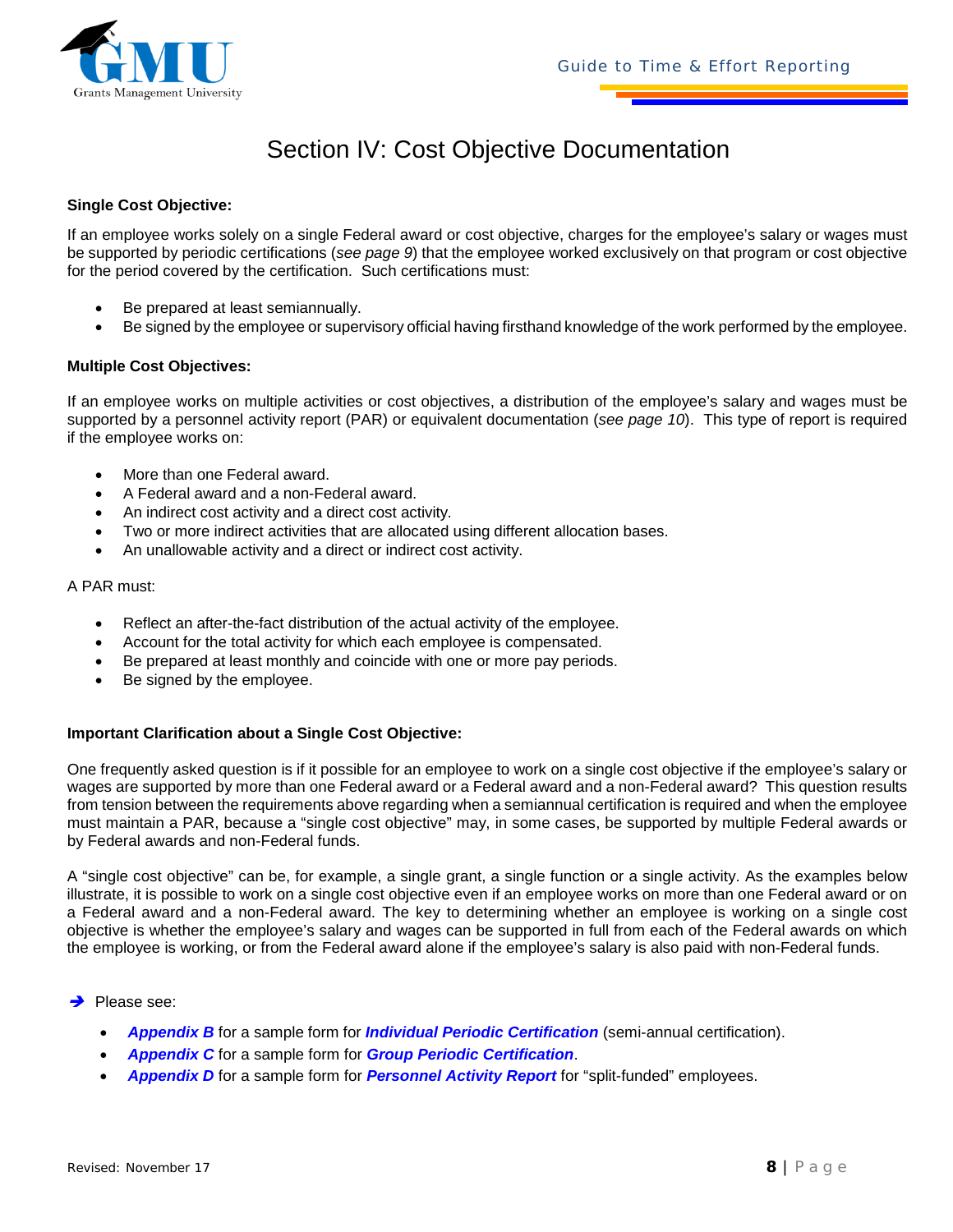

### Section V: Periodic Certifications

#### *2 CFR §225 (OMB Circular A-87) Attachment B, Item 8(h)(3) Support for salaries and wages*

Where employees are expected to work solely on a single Federal award or cost objective, charges for their salaries and wages will be supported by periodic certifications that the employees worked solely on that program for the period covered by the certification.

Periodic Certifications are commonly known as **Semiannual** or **Biannual Certifications**. They are required to be completed at least every six-months. The only personnel that may utilize this method are employees who dedicate 100% of their time during a fiscal year to one federal program or cost objective. OMB Circular A-87, Attachment B, Item 8 (h) (3) specifically requires the following elements when these certifications are completed:

- They must be prepared at least **semiannually**,
- They must be **signed and dated** by the employee or supervisory official having first-hand knowledge of the work performed by the employee, and
- Include a statement that the employees worked **solely** on that program for the period covered by the certification.

What does this mean?

- The employee or her/his supervisor must sign and date the periodic certification **after** the work was completed.
- These periodic certifications cannot be prepared and signed before the work has been completed.
- LEAs often prepare certifications that cover the periods of July to December and January to June for a given fiscal year. These periodic certifications are signed shortly after December 31 and after June 30.
- LEAs may also cover specific period ranges, for example from the first day of school through the last day of school.
- These periodic certifications must be dated **on the date they are signed** by the employee or the employee's supervisor (hand-written signatures and dates are required instead of pre-printed names and dates).
- These periodic certifications cannot be completed by employees who also work on another federal program or cost objective.
- Many periodic certifications have a statement such as "I Jane Doe certify that I have spent 100% of my time performing Title I duties from July 1, 2006 through December 31, 2006."
- The certification should identify the LEA's name, reporting period, employee's name, employee's position, and federal program funding source.



#### **QUESTION**: What about stipends?

• See Section VIII for more information about stipend reporting requirements.

**QUESTION**: What about schoolwide programs?

• See Section IX for more information about schoolwide program requirements.

**QUESTION**: A teacher was solely (100%) a Title I teacher for the first half of the school year and changed positions midyear. This teacher became a regular education teacher for the second half of the school year and did not work on any federal activities. Do we have to maintain time distribution records for this employee for the entire year?

**ANSWER**: No, the teacher is required to complete a periodic certification for the period the work was performed and the LEA is required to maintain this documentation. However, the LEA is required to complete and maintain evidence of this change in position. Often LEAs call this a 'personnel action form' or 'personnel action request.' This would demonstrate to an outside observer why there is only a periodic certification for the first half of the year but not the second half.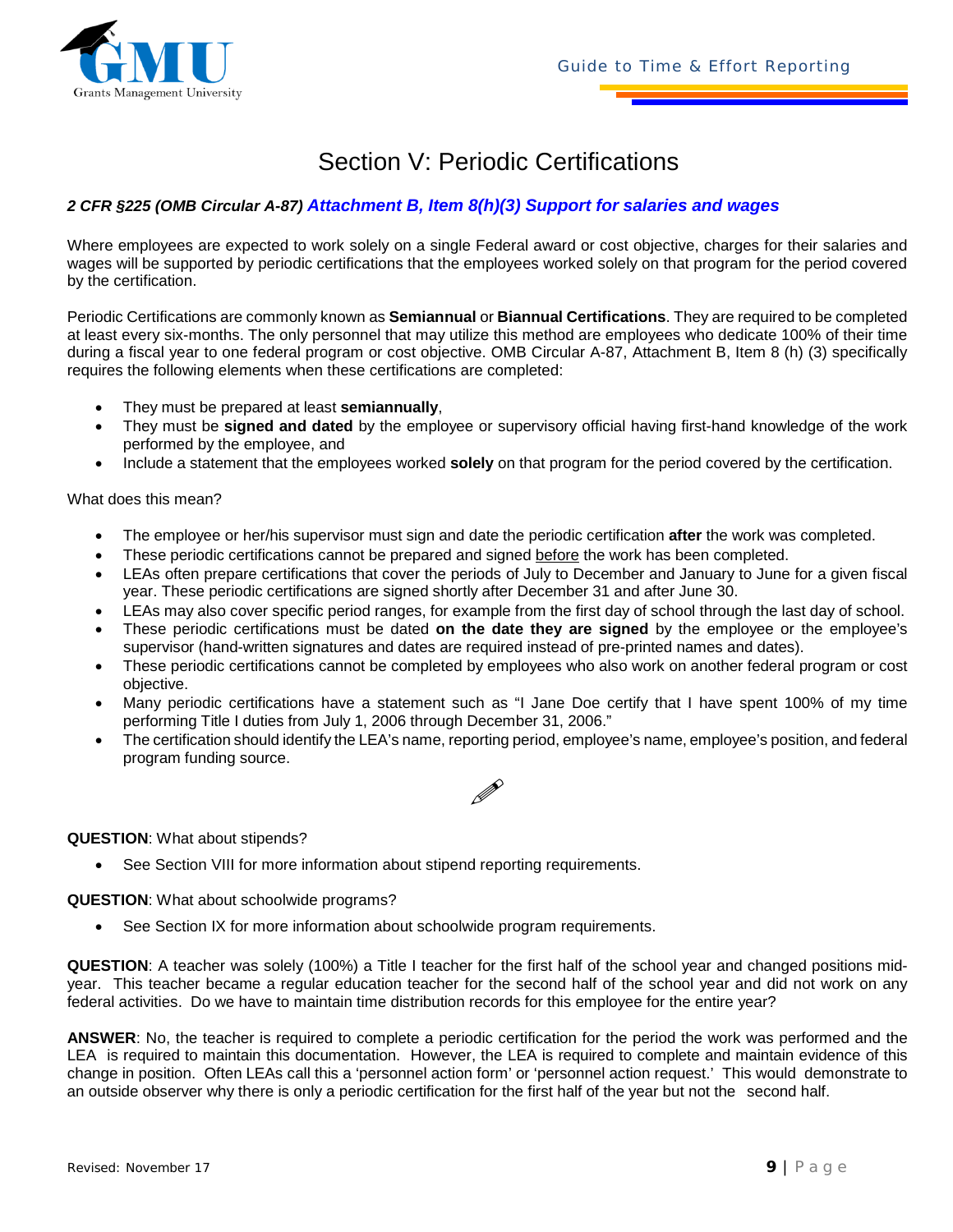

### Section VI: Personnel Activity Reports

#### *2 CFR §225 (OMB Circular A-87) Attachment B, Item 8(h)(4) & (5) Support for salaries and wages*

Personnel Activity Reports are commonly known as **Time and Effort Logs** or **Monthly Logs**. They are required to be completed *at least* monthly when employees work on:

- (a) More than one Federal award.
- (b) A Federal award and a non-Federal award.
- (c) An indirect cost activity and a direct cost activity.
- (d) Two or more indirect activities which are allocated using different allocation bases, or
- (e) An unallowable activity and a direct or indirect cost activity.

Where employees work on multiple activities or cost objectives, a distribution of their salaries or wages will be supported by personnel activity reports or equivalent documentation which meets these required standards:

- (a) They must reflect an after the fact distribution of the **actual** activity of each employee,
- (b) They must account for the total activity for which each employee is compensated,
- (c) They must be prepared at least monthly and must coincide with one or more pay periods, and
- (d) They must be signed by the employee.

What does this mean?

- The employee must sign and date the report **after** the work was performed.
- These reports cannot be prepared and signed before the work has been completed.
- LEAs often prepare these reports monthly, such as for the period of July 1 through July 31. These reports are signed shortly after the end of each month.
- These reports must be dated **on the date they are signed** by the employee or the employee's supervisor (handwritten signatures and dates are required instead of pre-printed names and dates).
- Even the non-federal time must be accounted for on this report (each day must report **100% of total activity**).
- The reports should identify the LEA's name, reporting period, employee's name, employee's position, federal program, 100% of work activities, and employee's signature.
- If an employee works 9 months during a fiscal year, there must be 9 reports. If the employee works all 12 months of the fiscal year, there must be 12 reports. If an employee works 9.5 months, there must be 10 reports.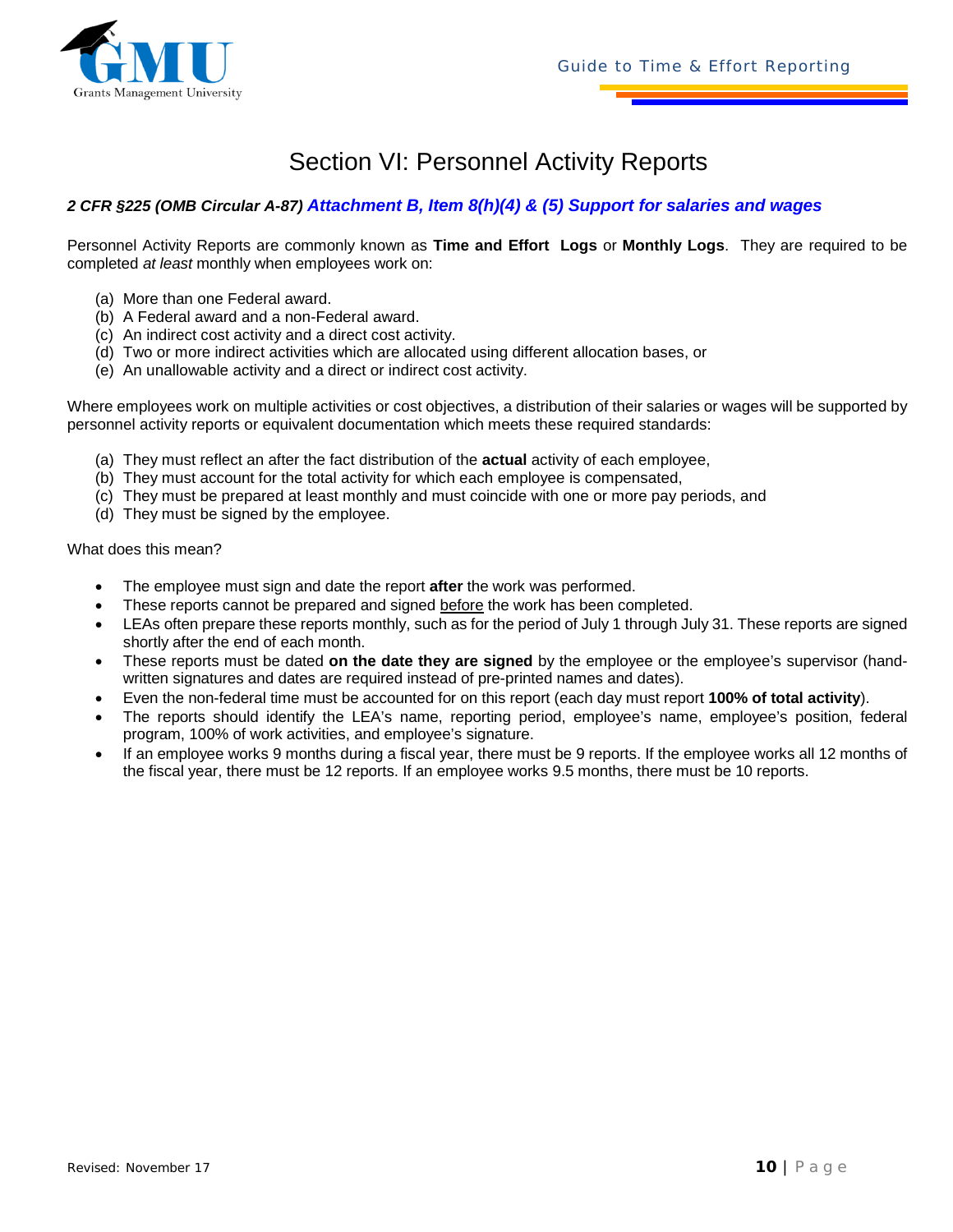

### Section VII: Single Cost Objective Examples

The following examples are intended to illustrate a "single cost objective" only. In reviewing the examples, therefore, please assume that the uses of funds described in each example are otherwise allowable under the programs illustrated. For example, assume in Example 1 that Title I, Part A funds may support a supplemental math teacher and in Example 3 that there is no violation of supplanting in a schoolwide program.

#### **1. Title I, Part A funds and State compensatory education funds**

An LEA supports a supplemental math teacher to serve low-achieving students with 50 percent Tiel I, Part A funds and 50 percent State compensatory education funds.

Teaching math to low-achieving students is a single cost objective because it can be fully supported under Title I, Part A. Only a semiannual certification, therefore, is required even though the employee's salary is supported by a Federal award and a non-Federal award.

#### **2. Title I, Part A funds and local funds**

A teacher in a Title I schoolwide school is paid with local funds to teach first grade in the morning to decrease class size for reading and is paid with Title I, Part A funds to teach a supplemental reading recovery class in the afternoon. (The school has a sufficient number of first-grade teachers to meet the requirements of ESEA section 1114(a)(2) (B).)

Because the part-time first-grade teacher is not needed in order to provide the basic education program in the schoolwide program school, her salary could be supported with Title I, Part A funds, even though it is not. Similarly, her salary for providing reading recovery could be supported with Title I, Part A funds. Both her functions, therefore, are fully supportable with Title I, Part A funds, and the schoolwide program constitutes a single cost objective. Only a semiannual certification, therefore, is required even though the teacher's salary is supported by a Federal award and local funds and she conducts two different activities.

#### **3. Funds under Sections 611 and 619 of the Individuals with Disabilities Education Act (IDEA)**

A preschool special education teacher is funded with 50 percent IDEA section 611 funds and 50 percent with IDEA section 619 funds.

Teaching preschool special education is an allowable activity under both IDEA sections 611 and 619. Accordingly, the teacher is performing a single cost objective even though she is supported with funds from two separate Federal awards; therefore, she need only file a semiannual certification.

#### **4. IDEA Basic Grant and District Maintenance of Operations Funds**

A special education teacher is funded 50 percent with IDEA Basic funds and 50 percent with District M&O funds.

Because the teacher is performing the same job duties throughout the day even though half his salary is paid from District funds, he is fulfilling a single cost objective; therefore he need only file a semiannual certification.

#### **5. Title I, Part A funds and CEIS (comprehensive early intervening services) funds under IDEA**

A teacher works with low-achieving students and is supported with 60 percent Title I, Part A funds and 40 percent CEIS funds.

Teaching low-achieving students is a single cost objective because it can be fully supported under both Title I, Part A and CEIS. Only a semiannual certification, therefore, is required even though the employee's salary is supported by two Federal awards.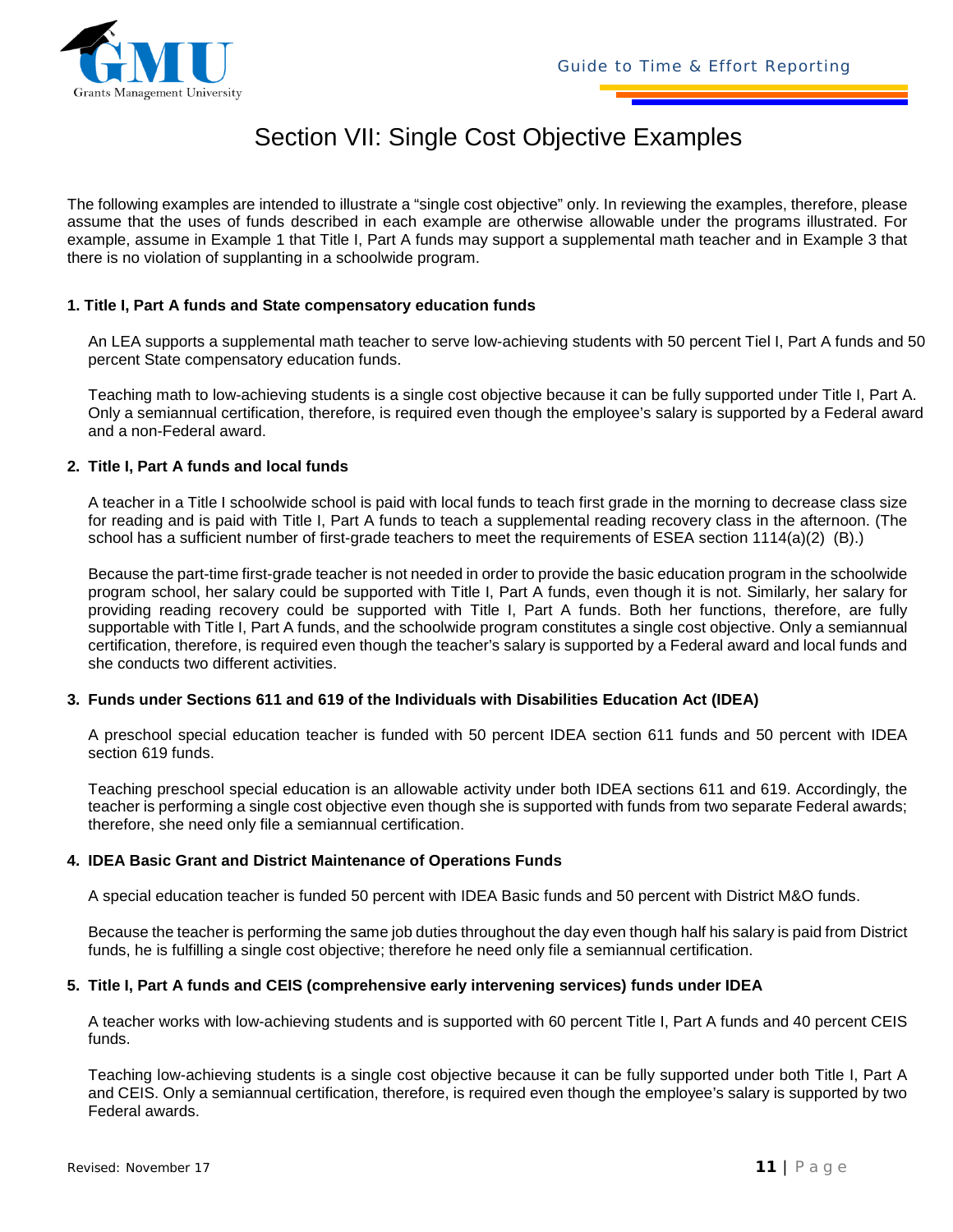

### Section VII: Single Cost Objective Examples

#### **6. Title I, Part A funds and local funds**

An LEA supports an elementary school teacher with local funds but pays her with Title I, Part A funds to provide afterschool tutoring for low-achieving students.

Although the teacher could not be paid with Title I, Part A funds to provide elementary education, the portion of her time spent on after-school tutoring is easily separated from her teaching position by her schedule. Accordingly, the teacher's after-school tutoring is a single cost objective and she need only file a semiannual certification for the time she works in the after-school program supported by Title I, Part A funds.

#### **7. ESEA Title VII, Part A formula grant funds and state/local funds**

A high school math teacher's regular salary is paid with State and local funds. The teacher conducts an after-school support program for Native American students in the school, and also teaches at a summer academic camp for Native American students in the school district; for both of these activities, he is paid from Title VII, Part A funds.

Although the teacher could not be paid with Title VII, Part A funds to teach high school math, the portion that the teacher is paid with Title VII, Part A funds is easily segregated from his daily teaching schedule. Accordingly, the teacher's afterschool and summer activities are each a single cost objective and the teacher need only file a semiannual certification for the time he is paid with Title VII, Part A funds.

#### **8. State leadership funds under the Carl D. Perkins Career and Technical Education Act of 2006 (Perkins IV) and State funds**

A State curriculum specialist who develops new career and technical education courses and initiatives is funded 50 percent with Perkins IV funds reserved under section 112(a)(2) for State leadership and 50 percent with State gen- eral funds.

Career and Technical Education curriculum development is a single cost objective because it can be fully supported with State leadership funds under Perkins IV. Only a semiannual certification, therefore, is required even though the employee's salary is supported by a Federal award and State funds.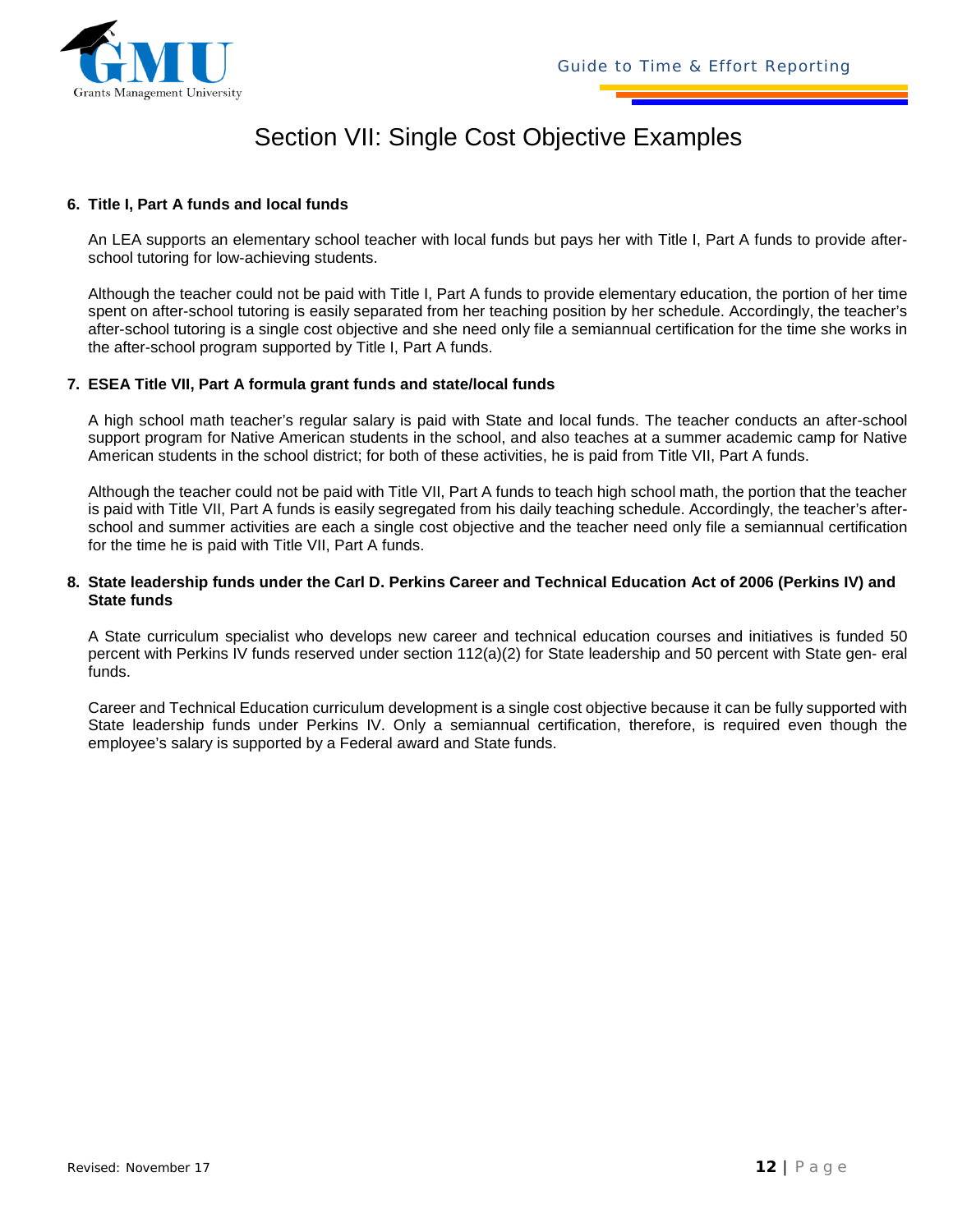

## Section VIII: Stipends, Supplemental Contracts,

### and/or Extra Hours

**QUESTION**: Are time distribution records (time and effort) required for stipends, supplemental contracts, and/or extra hours?

**ANSWER**: Yes, a stipend is a fixed sum of money paid periodically for services or to defray expenses. Stipends (and other supplemental contracts) must also be reported as part of an employee's total time and effort reporting.

**QUESTION**: What kinds of documentation will satisfy the requirements for extra hours' time and effort reporting?

#### **ANSWER**:

- Sign-in/attendance logs may be used as time and effort documentation for extra hour pay related to a work performed for a federal award program (e.g., pay for math/science training charged to Title II) as long as they provide sufficient information to meet Federal requirements.
- A signed supplemental contract that stipulates a specific federal program job duty/assignment may be used as time and effort documentation (e.g., pay for supplemental, after school reading instruction charged to Title I Part A).
- A stipend for performing a federal award job duty may be used as time and effort documentation so long as the employee signs either the stipend or an after-the-fact certification of performance (e.g., pay for supervision of a particular federal program charged to that program).
- Multiple federal award program supplemental contracts/stipends must be supported by personnel activity reports documenting actual time spent on each objective (e.g., pay for a supplemental contract to administer a summer school program serving Title I and Special Education eligible students may be charged to Title I and Special Ed only if supported by a personnel activity report).
- The LEA should also provide additional documentation such as brochures or event descriptions for professional development activities, lesson plans for Extended School Year (ESY)/summer school, etc. to document the allowability of the expenditures.

**QUESTION:** Is there a specific form to document these types of payments?

**ANSWER:** Please see *Appendix E* for a sample form for reporting *Certification for Additional Work* and *Appendix F* for a sample *Group Sign-In Sheet*.

**QUESTION:** Are guest or substitute teachers required to keep time and effort records?

**ANSWER:** Yes, an LEA must have time and effort records for guest and substitute teachers if their compensation is charged to a Federal grant. If a guest/substitute teacher works solely in one federal award program (a single cost objective), the guest teacher should sign a periodic certification. It may be easier to have the guest teacher sign a certification at the end of the work assignment rather than semi-annually. Alternatively, the certification may be signed by a supervisor with direct knowledge of the guest/substitute teacher's activities such as the principal. Guest teachers hired to permit regular education teachers to attend in-service training are working on a single cost objective.

If a guest/substitute teacher works during an assignment in one federal award program and for other programs (multiple cost objectives), the guest teacher must keep an activity report, recording the time spent daily on each cost object during the assignment. While personnel activity reports are required only monthly, it may be more convenient to have a guest teacher sign a report after each assignment. If an assignment continues beyond the end of the month, the teacher should sign an activity report at the end of each month.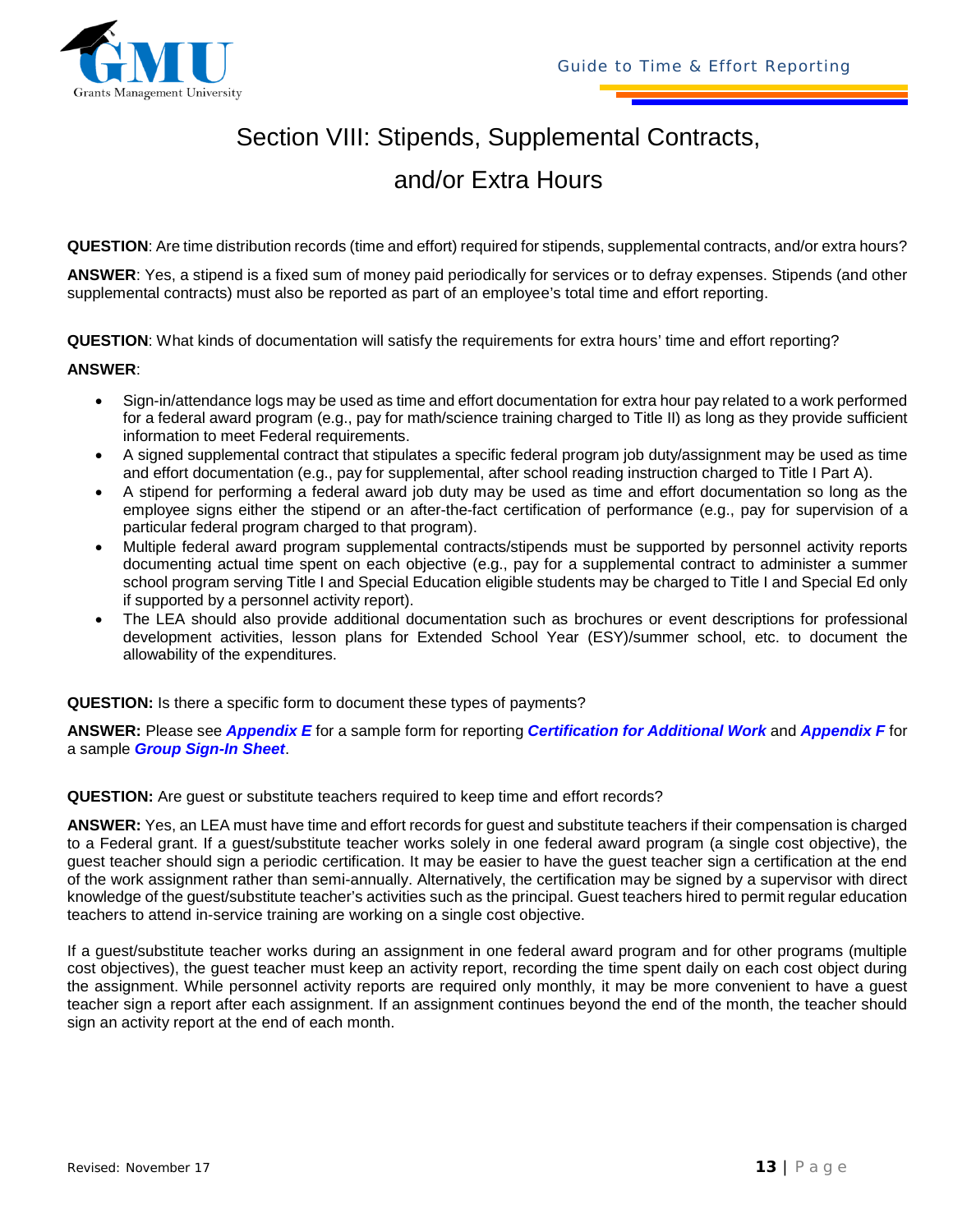### Section IX: Schoolwide Programs

Schools with schoolwide programs use Title I funds to implement comprehensive strategies for improving the educational program of the whole school in schools with 40% or more poverty to increase the achievement of all students, particularly at-risk students.

In a Title I schoolwide school, Title I funds may be used to provide services to any student.

**QUESTION:** How does an LEA document employee time and effort in schools that operate schoolwide programs?

**ANSWER:** It varies under different circumstances.

For example, according to the U.S. Department of Education in its publication **"***Non-Regulatory Guidance, Title I Fiscal Issues"* page 63-64:

- 1. If a school operating a schoolwide program **consolidates Federal, State, and local funds under section 1114(a)(3) in a consolidated schoolwide pool,** an employee who is paid with funds from that pool is not required to file a semi-annual certification. Because Federal funds are consolidated with State and local funds in a single consolidated schoolwide pool, there is no distinction between staff paid with Federal funds and staff paid with State or local funds.
- 2. If a school operating a schoolwide program **does not consolidate Federal funds with State and local funds** in a consolidated schoolwide pool, an employee who works, in whole or in part, on a Federal program or cost objective must meet the OMB Circular A-87 requirements as follows:
	- (a) An employee who works solely on a single cost objective (i.e., a single Federal program whose funds have not been consolidated or **Federal programs whose funds have been consolidated but not with State and local funds**) must furnish a semiannual certification that he/she has been engaged solely in activities supported by the applicable source



in accordance with OMB Circular A-87, Attachment B, paragraph 8.h(3).

- (b) An employee who works on multiple activities or cost objectives (i.e., in part on a Federal program whose **funds have not been consolidated in a consolidated schoolwide pool** *and* **in part on Federal programs supported with funds that have been consolidated in a pool or on activities funded from other revenue sources**) must maintain time and effort distribution records in accordance with OMB Circular A-87, Attachment B, paragraph 8.h(4), (5) and (6). The employee must document the portion of time and effort dedicated to:
	- (1) The Federal program; and
	- (2) Each program or other cost objective supported by either consolidated Federal funds or other revenue sources.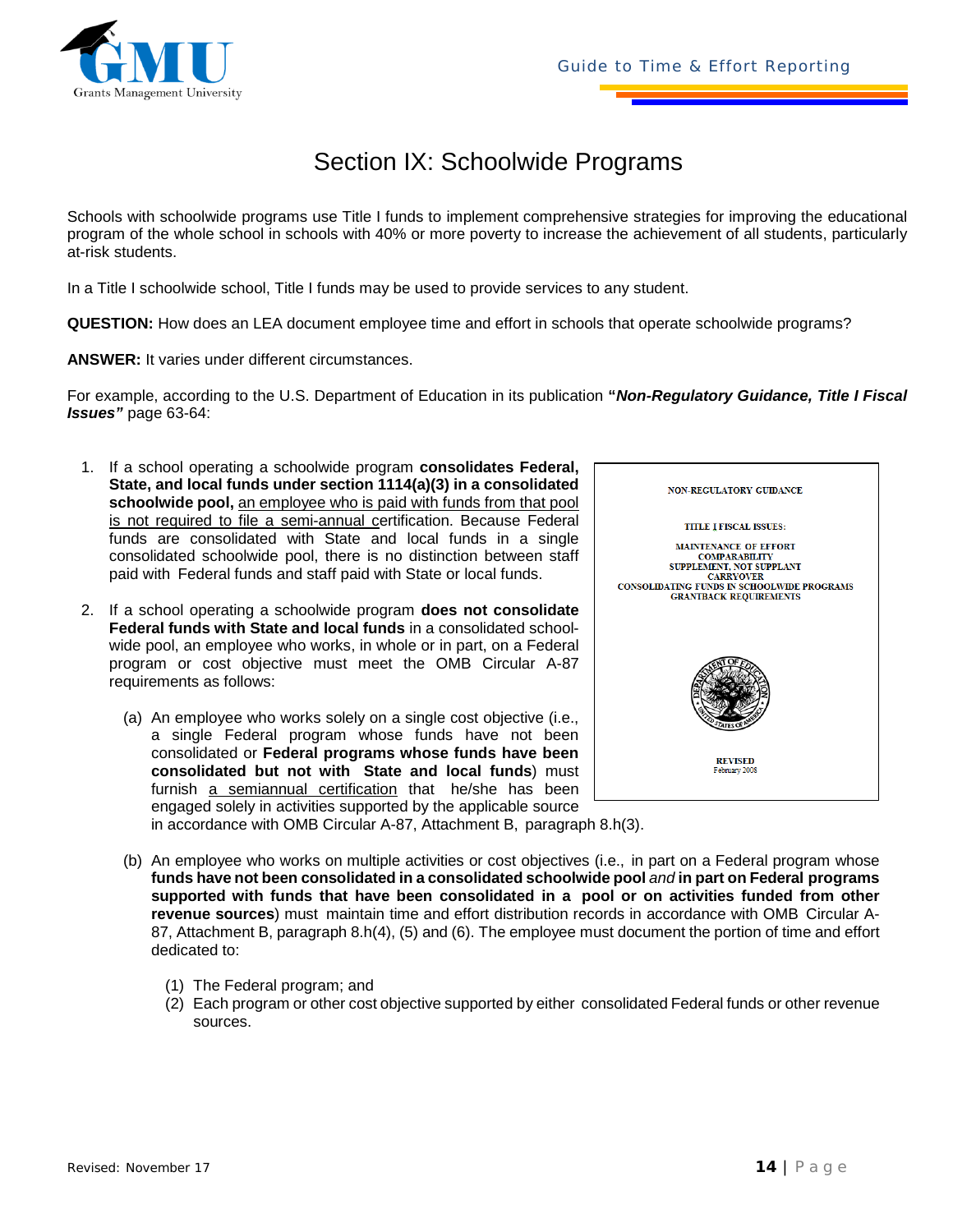

### Section IX: Schoolwide Programs

**QUESTION:** What does this guidance mean to an LEA that operates under a schoolwide program?

#### **ANSWER:**

- If **all** of the funds (**federal, state and local**) are consolidated at a school site (the school site is operating a Schoolwide III program) then time distribution records (time and effort) are not required to be maintained for employees at the school site with a Schoolwide III program. If an employee is paid from any fund outside of the consolidated fund (i.e. Homeless Education), the employee must complete personnel activity reports.
- If **all of the federal funds** are consolidated at a school site (the school site is operating a Schoolwide II program) but not state and local, employees performing Schoolwide II related duties may fill out a periodic certification. Employees performing any duties outside of the Schoolwide II program may not use this method.
- If **some of the federal funds** are consolidated at a school site (the school is operating a Schoolwide I program) and employees at that site perform Schoolwide I duties and duties outside of that program, employees must complete personnel activity reports (monthly logs) to account for 100% of their time.
- If **some of the federal funds** are consolidated at a schoolwide site (Schoolwide I) and employees at that site perform Title I duties only under the Schoolwide I program and no other duties for any other program, the employees may complete a periodic certification.
- Instead of specifying "Title I" as the federal program/cost objective when completing time distribution records, the employee will specify "Schoolwide I/Title I" or "Schoolwide II" as the cost objective.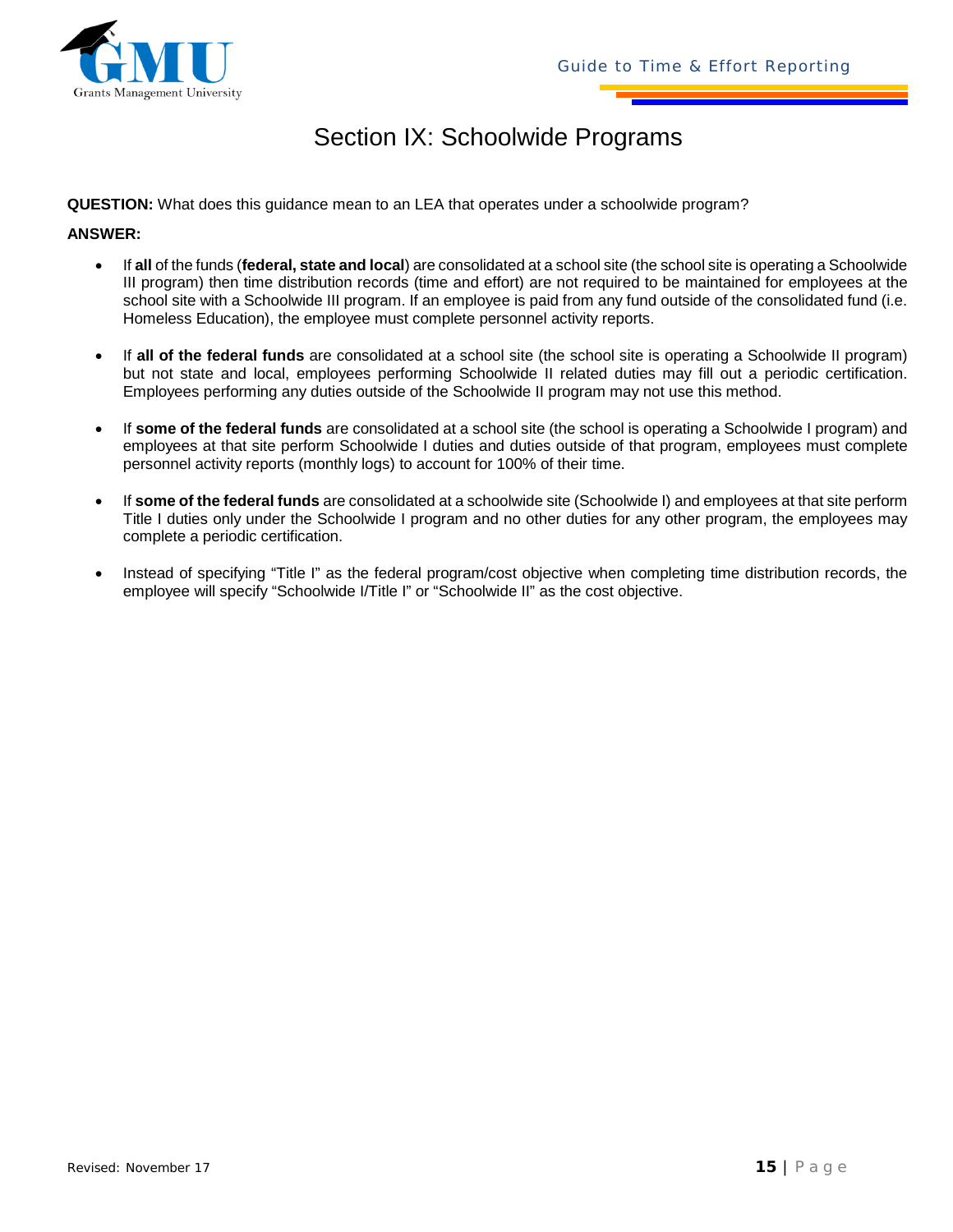

*Guide to Time & Effort Reporting*

## APPENDICES

- Appendix A Sample Payroll Journal Report
- Appendix B Sample Individual Periodic Certification
- Appendix C Sample Group Periodic Certification
- Appendix D Sample Personnel Activity Report (for "split-funded" employees)
- Appendix E Sample Certification for Additional Work
- Appendix F Sample Group Sign-In Sheet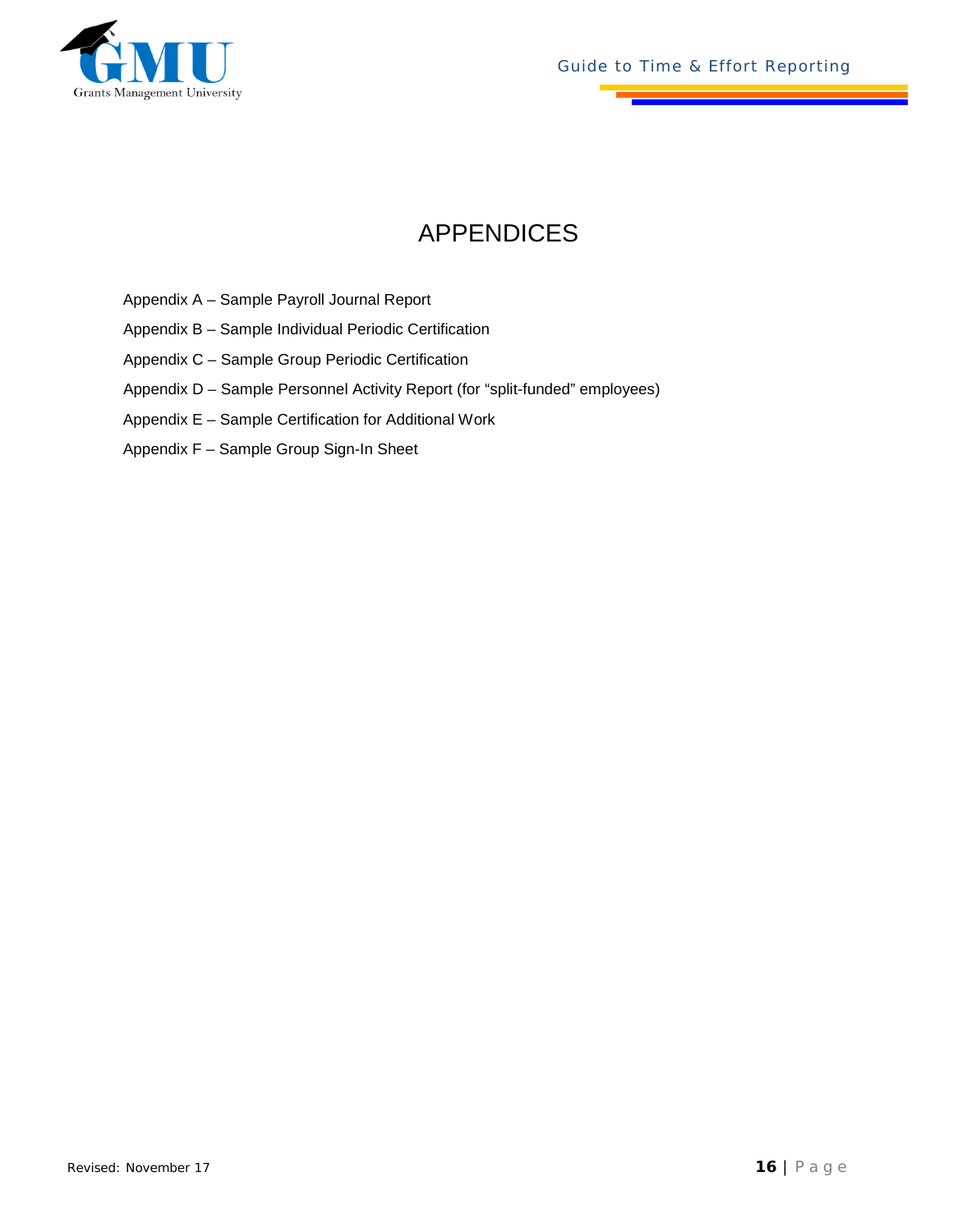

## Appendix A — Example Payroll Journal Report

| <b>Journal Distribution Detail by Account</b> |        |        |                  |                   |                  |                    |          |              |
|-----------------------------------------------|--------|--------|------------------|-------------------|------------------|--------------------|----------|--------------|
| Fiscal Year:<br>2015-2016                     |        |        |                  | <b>Subtotals</b>  |                  |                    |          |              |
| Employee                                      | Period | Gross  | Soc Sec<br>Wages | Medicare<br>Wages | Federal<br>Wages | Social<br>Security | Medicare | Feder<br>Tax |
| 113.100.1000.6150.500<br>Account:             |        |        |                  |                   |                  |                    |          |              |
| McFadden, John                                | 13     | 206.63 | 206.63           | 206.63            | 186.79           | 12.81              | 3.00     | 5            |
| McFadden, John                                | 14     | 181.32 | 181.32           | 181.32            | 163.91           | 7.62               | 2.63     | 1            |
| McFadden, John                                | 15     | 203.37 | 203.37           | 203.37            | 183.85           | 8.54               | 2.95     | 5            |
| McFadden, John                                | 15     | 371.96 | 371.96           | 371.96            | 336.25           | 15.62              | 5.39     | 10           |
| McFadden, John                                | 16     | 111.50 | 111.50           | 111.50            | 100.80           | 4.68               | 1.65     | 1            |
| 596.270.1092.6112.500<br>Account:             |        |        |                  |                   |                  |                    |          |              |
| McFadden, John                                | 16     | 371.96 | 371.96           | 371.96            | 336.25           | 15.62              | 5.39     | 10           |
| McFadden, John                                | 17     | 371.96 | 371.96           | 371.96            | 336.25           | 15.62              | 5.39     | 10           |
| McFadden, John                                | 18     | 371.96 | 371.96           | 371.96            | 336.25           | 15.62              | 5.39     | 10           |
| McFadden, John                                | 19     | 371.96 | 371.96           | 371.96            | 336.25           | 15.62              | 5.39     | 10           |
| McFadden, John                                | 20     | 84.53  | 84.53            | 84.53             | 76.42            | 3.55               | 1.23     | 0            |
| McFadden, John                                | 20     | 371.96 | 371.96           | 374.96            | 336.25           | 15.62              | 5.39     | 10           |
| McFadden, John                                | 21     | 371.96 | 371.96           | 371.96            | 336.25           | 15.62              | 5.39     | 10           |
| McFadden, John                                | 22     | 371.96 | 371.96           | 371.96            | 336.25           | $15 - C$           |          |              |
| McFadden, John                                | 23     | 371.96 | 371.96           | 371.96            |                  |                    |          |              |
| McFadden, John                                | 24     | 371.96 | $371$ or         |                   |                  |                    |          |              |
| <b>GRAND TOTALS:</b>                          |        |        |                  |                   |                  |                    |          |              |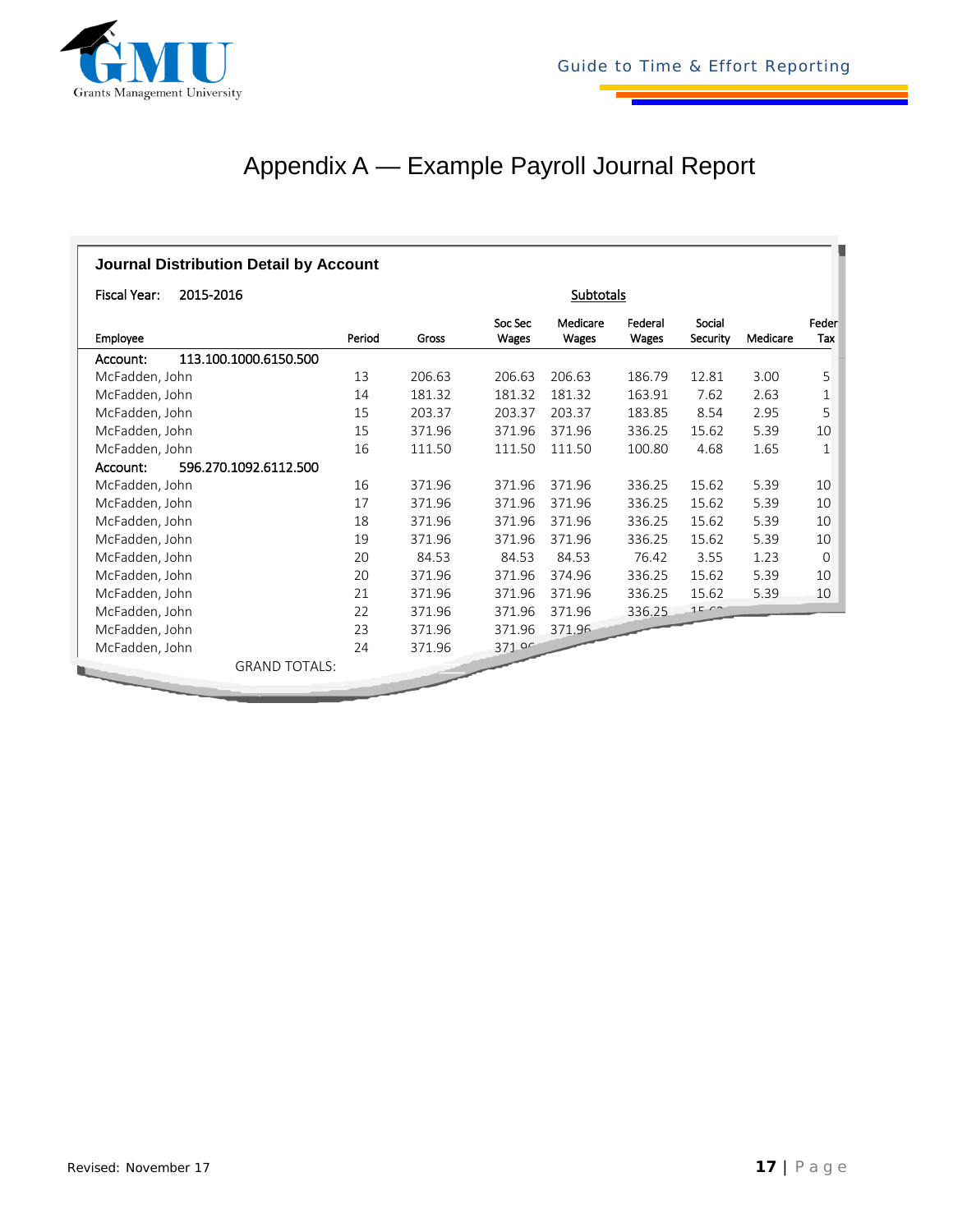

## Appendix B – Sample Individual Periodic Certification

|                                                                         |                                                                                                                       | <b>Individual Semi-Annual Time and Effort Certification</b>                                                                                                                                                                                                                                                                                                                                                                                                                                                                                                                                                                   |
|-------------------------------------------------------------------------|-----------------------------------------------------------------------------------------------------------------------|-------------------------------------------------------------------------------------------------------------------------------------------------------------------------------------------------------------------------------------------------------------------------------------------------------------------------------------------------------------------------------------------------------------------------------------------------------------------------------------------------------------------------------------------------------------------------------------------------------------------------------|
| Name of LEA                                                             | <u> 1989 - Johann Barn, mars ar breithinn ar chuid ann an t-Alban ann an t-Alban ann an t-Alban ann an t-Alban a</u>  |                                                                                                                                                                                                                                                                                                                                                                                                                                                                                                                                                                                                                               |
| <b>Fiscal Year</b>                                                      | <u> 1989 - Johann Stoff, deutscher Stoff, der Stoff, der Stoff, der Stoff, der Stoff, der Stoff, der Stoff, der S</u> |                                                                                                                                                                                                                                                                                                                                                                                                                                                                                                                                                                                                                               |
| <b>Start Date</b>                                                       |                                                                                                                       |                                                                                                                                                                                                                                                                                                                                                                                                                                                                                                                                                                                                                               |
|                                                                         |                                                                                                                       | expected to work solely (100%) on a single Federal award or cost objective, charges for their salaries and wages will be<br>supported by periodic certifications that the employees worked solely on that program for the period covered by the<br>certification. These certifications will be prepared at least semiannually (at least every six months) and will be signed by the<br>employee or a supervisory official having first-hand knowledge of the work performed by the employee.<br>LEAs must keep the semi-annual certification documentation on file in their respective offices. Employees working on multiple |
|                                                                         |                                                                                                                       | activities or cost objectives, must document their work according to the distribution of their salaries or wages through<br>personnel activity reports (monthly Time and Effort Logs) instead of semi-annual certifications.                                                                                                                                                                                                                                                                                                                                                                                                  |
|                                                                         | (Employee's First Name, M.I. and Last Name)                                                                           |                                                                                                                                                                                                                                                                                                                                                                                                                                                                                                                                                                                                                               |
|                                                                         | (Federal Funding Source / Cost Objective)                                                                             | duties and responsibilities during the period of                                                                                                                                                                                                                                                                                                                                                                                                                                                                                                                                                                              |
|                                                                         |                                                                                                                       |                                                                                                                                                                                                                                                                                                                                                                                                                                                                                                                                                                                                                               |
|                                                                         |                                                                                                                       |                                                                                                                                                                                                                                                                                                                                                                                                                                                                                                                                                                                                                               |
|                                                                         |                                                                                                                       |                                                                                                                                                                                                                                                                                                                                                                                                                                                                                                                                                                                                                               |
|                                                                         |                                                                                                                       | Date Signed                                                                                                                                                                                                                                                                                                                                                                                                                                                                                                                                                                                                                   |
| time specified above.<br>Employee's Signature<br>Supervisor's Signature |                                                                                                                       | Date Signed                                                                                                                                                                                                                                                                                                                                                                                                                                                                                                                                                                                                                   |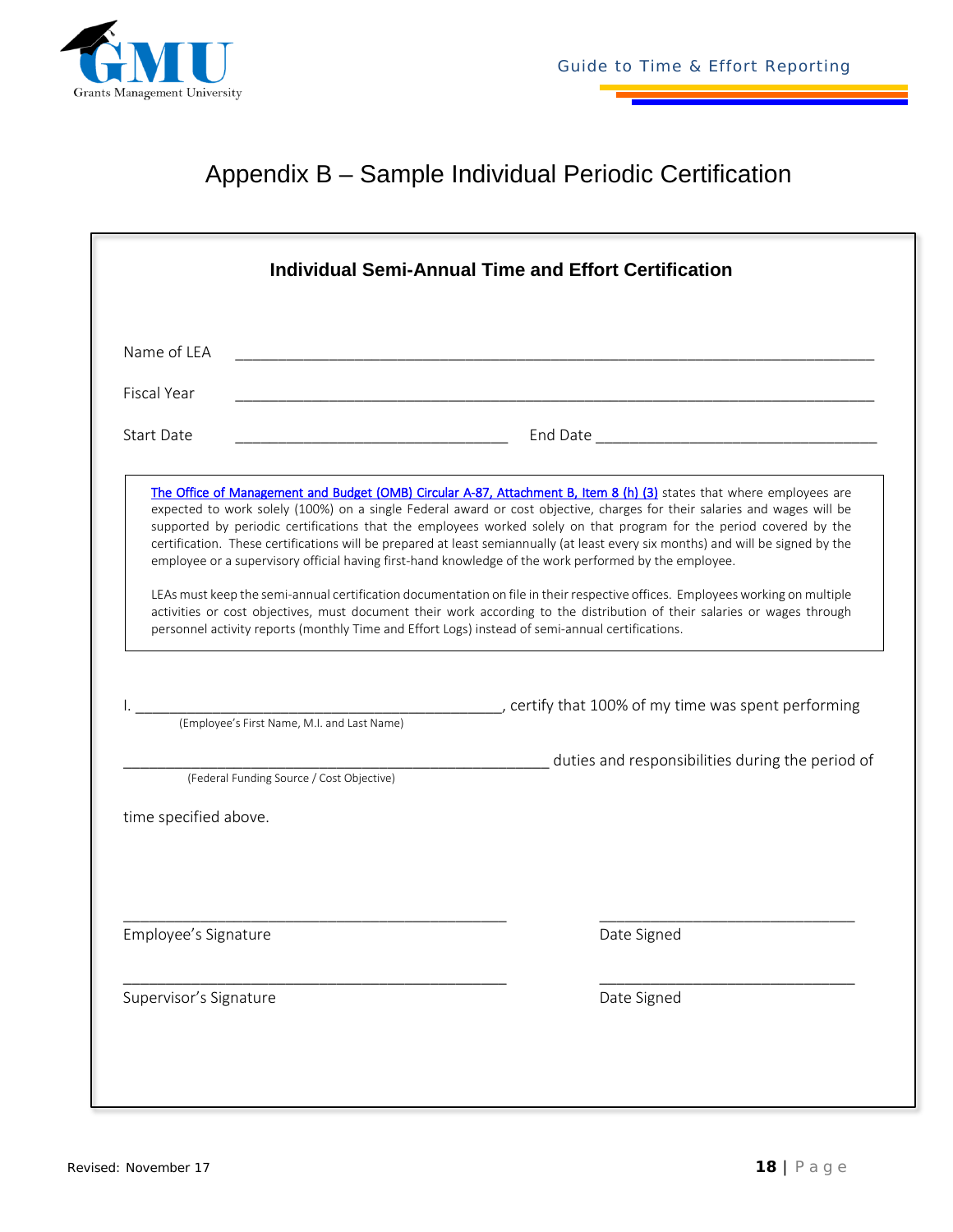

## Appendix C – Sample Group Periodic Certification

| Name of LEA                                                     |                                                                                                                                                                                                                                                                                                                                                                                                                                                                                                                                                                                                            |                                                                                                                 |
|-----------------------------------------------------------------|------------------------------------------------------------------------------------------------------------------------------------------------------------------------------------------------------------------------------------------------------------------------------------------------------------------------------------------------------------------------------------------------------------------------------------------------------------------------------------------------------------------------------------------------------------------------------------------------------------|-----------------------------------------------------------------------------------------------------------------|
| <b>Fiscal Year</b>                                              |                                                                                                                                                                                                                                                                                                                                                                                                                                                                                                                                                                                                            |                                                                                                                 |
| Federal Funding Source/<br>Cost Objective                       |                                                                                                                                                                                                                                                                                                                                                                                                                                                                                                                                                                                                            |                                                                                                                 |
| <b>Start Date</b>                                               |                                                                                                                                                                                                                                                                                                                                                                                                                                                                                                                                                                                                            | End Date Lawrence and Date Lawrence and Date Lawrence and Date Lawrence and Date Lawrence and Date Lawrence and |
|                                                                 |                                                                                                                                                                                                                                                                                                                                                                                                                                                                                                                                                                                                            |                                                                                                                 |
|                                                                 | certification. These certifications will be prepared at least semiannually (at least every six months) and will be signed by the<br>employee or a supervisory official having first-hand knowledge of the work performed by the employee.<br>LEAs must keep the semi-annual certification documentation on file in their respective offices. Employees working on multiple<br>activities or cost objectives, must document their work according to the distribution of their salaries or wages through<br>personnel activity reports (monthly Time and Effort Logs) instead of semi-annual certifications. |                                                                                                                 |
| <b>Employee's Full Name</b><br>(Please Print First, M.I., Last) | Employee's Signature                                                                                                                                                                                                                                                                                                                                                                                                                                                                                                                                                                                       | Date Signed                                                                                                     |
|                                                                 |                                                                                                                                                                                                                                                                                                                                                                                                                                                                                                                                                                                                            |                                                                                                                 |
|                                                                 |                                                                                                                                                                                                                                                                                                                                                                                                                                                                                                                                                                                                            |                                                                                                                 |
|                                                                 |                                                                                                                                                                                                                                                                                                                                                                                                                                                                                                                                                                                                            |                                                                                                                 |
|                                                                 |                                                                                                                                                                                                                                                                                                                                                                                                                                                                                                                                                                                                            |                                                                                                                 |
|                                                                 |                                                                                                                                                                                                                                                                                                                                                                                                                                                                                                                                                                                                            |                                                                                                                 |
|                                                                 |                                                                                                                                                                                                                                                                                                                                                                                                                                                                                                                                                                                                            |                                                                                                                 |

\_\_\_\_\_\_\_\_\_\_\_\_\_\_\_\_\_\_\_\_\_\_\_\_\_\_\_\_\_\_\_\_\_\_\_\_\_\_\_\_\_\_\_\_\_ \_\_\_\_\_\_\_\_\_\_\_\_\_\_\_\_\_\_\_\_\_\_\_\_\_\_\_\_\_\_

Supervisor's Signature and Communications of the Signed Date Signed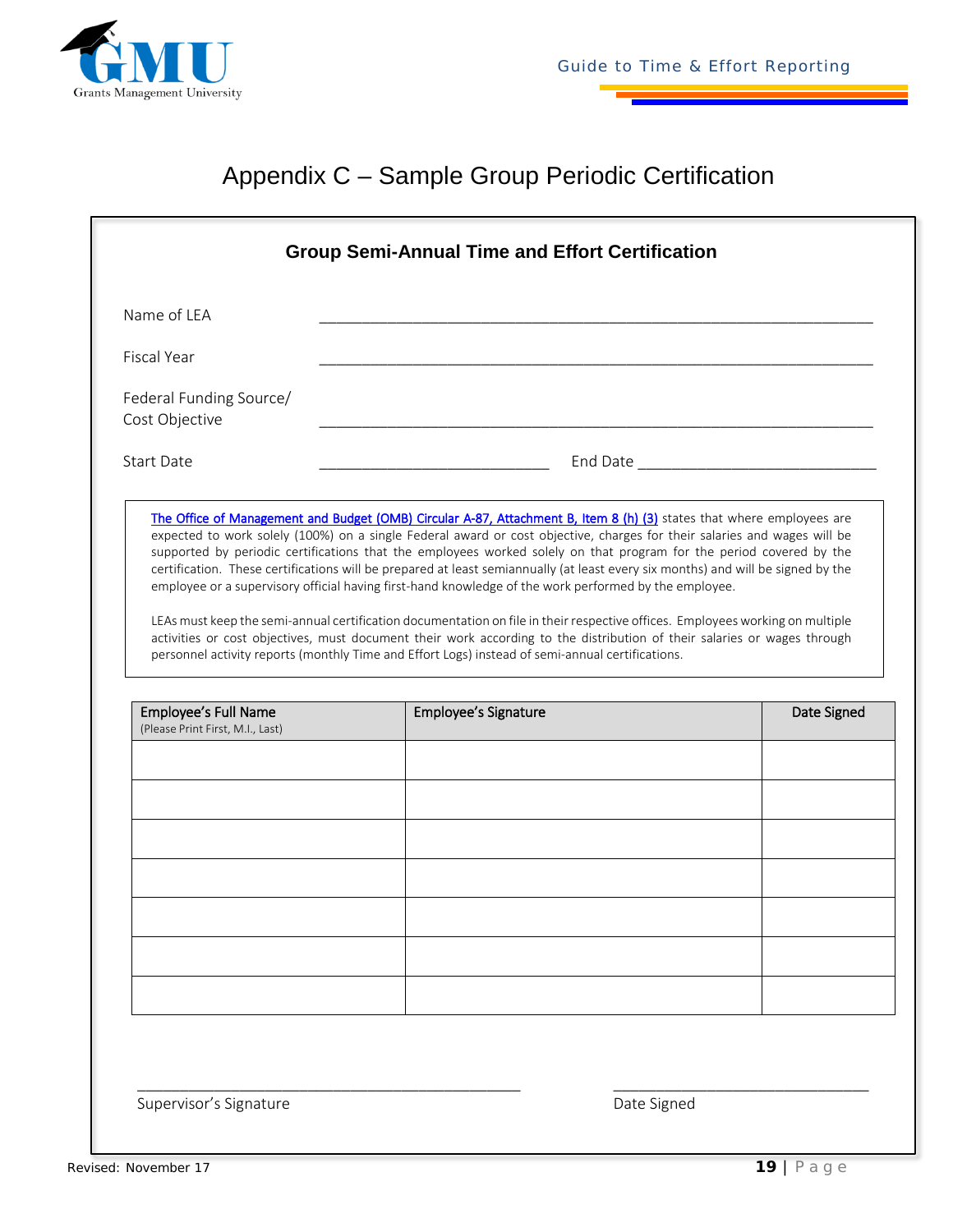

## Appendix D – Personnel Activity Report

For "Split-Funded" Employees



Personnel Activity Report / Time and Effort Monthly Log

| $\mathbf{1}$ | <b>School District/Charter:</b>            |                                                                       | <b>Month and Year of Activity:</b>                       |                            |
|--------------|--------------------------------------------|-----------------------------------------------------------------------|----------------------------------------------------------|----------------------------|
|              | <b>Employee Name:</b>                      |                                                                       | <b>Employee Title:</b>                                   |                            |
|              |                                            |                                                                       |                                                          |                            |
|              |                                            |                                                                       | LEA and employee name, month and year employee job title |                            |
|              | <b>Funding Source</b>                      |                                                                       |                                                          |                            |
|              | <b>Title I</b><br><b>Regular Education</b> | 3<br>3<br>3<br>5<br>5<br>5<br>5                                       |                                                          |                            |
|              |                                            |                                                                       |                                                          |                            |
|              |                                            |                                                                       |                                                          |                            |
|              | <b>Total Hours</b>                         | 8 <br> 8 <br> 8 <br>8 <sup>1</sup>                                    | Allocation of total time per day                         |                            |
|              |                                            |                                                                       |                                                          |                            |
|              |                                            |                                                                       |                                                          |                            |
| $\mathbf{3}$ |                                            | certify with my signature that the information submitted is accurate. |                                                          |                            |
|              | <b>Employee Signature:</b>                 |                                                                       | Date:                                                    | Signatures and date signed |
|              | <b>Supervisor's Signature:</b>             |                                                                       | Date:                                                    |                            |
|              |                                            |                                                                       |                                                          |                            |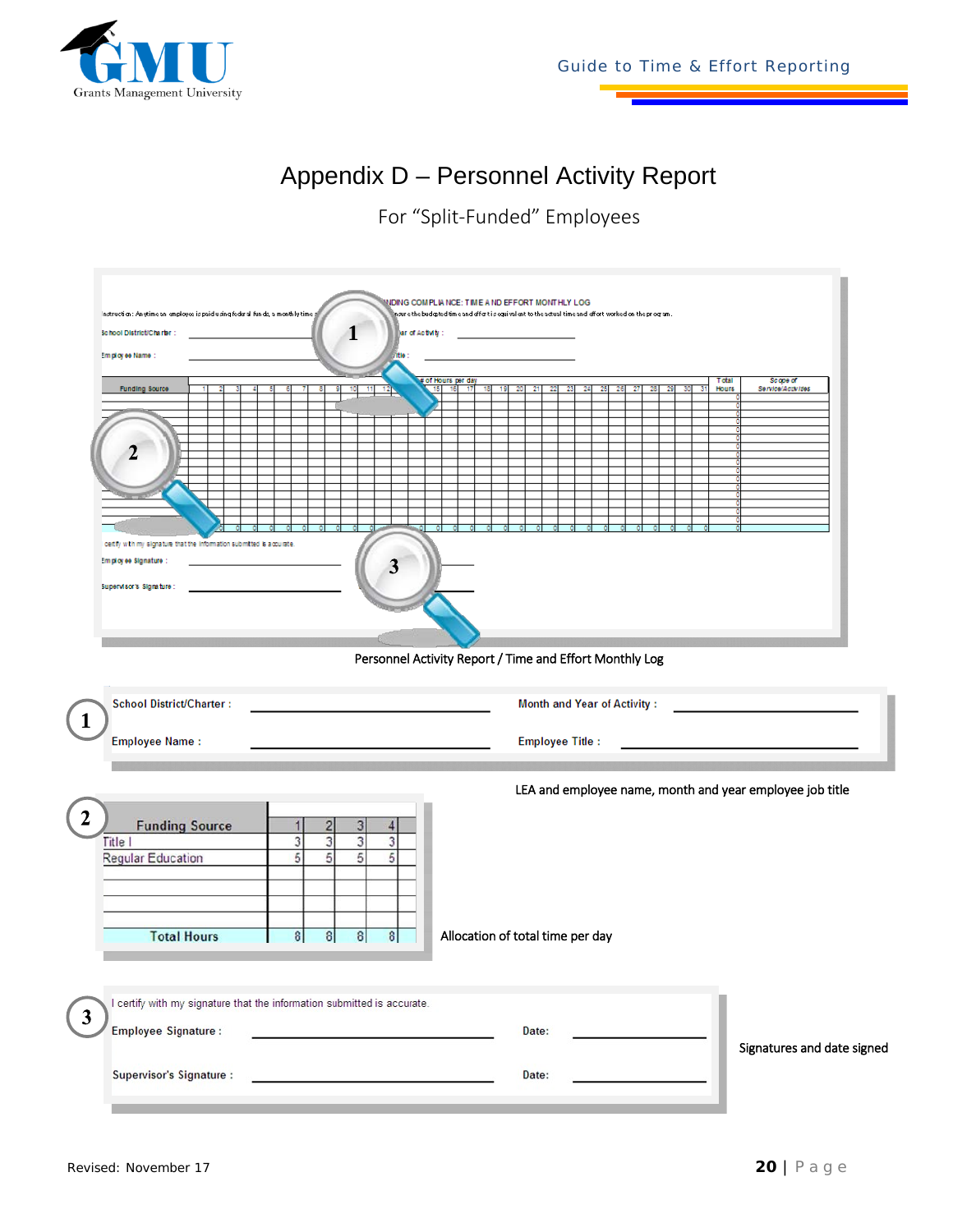

| The Office of Management and Budget (OMB) Circular A-87, Attachment B, Item 8(h)(3) states that employees working on multiple activities or cost objectives must<br>document their work according to the distribution of their salaries or wages through the use of a monthly Personnel Activity Report (monthly T&E Log) instead of semi-<br>annual certifications. The Log must reflect 100% of total activity and be based upon actual time and effort charged to all funding sources (not budgeted or estimated time). |         |                          |         |                      |           |         |         |         |         |         |         |                                             |                      |         |         |         |                                       |         |             |    |    |                        |    |         |                             |         |   |    |   |         |                      |                     |
|----------------------------------------------------------------------------------------------------------------------------------------------------------------------------------------------------------------------------------------------------------------------------------------------------------------------------------------------------------------------------------------------------------------------------------------------------------------------------------------------------------------------------|---------|--------------------------|---------|----------------------|-----------|---------|---------|---------|---------|---------|---------|---------------------------------------------|----------------------|---------|---------|---------|---------------------------------------|---------|-------------|----|----|------------------------|----|---------|-----------------------------|---------|---|----|---|---------|----------------------|---------------------|
| LEA Name:                                                                                                                                                                                                                                                                                                                                                                                                                                                                                                                  |         |                          |         |                      |           |         |         |         |         |         |         |                                             |                      |         |         |         |                                       |         |             |    |    |                        |    |         | Month and Year of Activity: |         |   |    |   |         |                      |                     |
| <b>Employee Name:</b>                                                                                                                                                                                                                                                                                                                                                                                                                                                                                                      |         |                          |         |                      |           |         |         |         |         |         |         |                                             |                      |         |         |         |                                       |         |             |    |    | <b>Employee Title:</b> |    |         |                             |         |   |    |   |         |                      |                     |
|                                                                                                                                                                                                                                                                                                                                                                                                                                                                                                                            |         |                          |         |                      |           |         |         |         |         |         |         |                                             |                      |         |         |         | # of Hours Per Funding Source Per Day |         |             |    |    |                        |    |         |                             |         |   |    |   |         | <b>Total</b>         | Scope of            |
| <b>Funding Source</b>                                                                                                                                                                                                                                                                                                                                                                                                                                                                                                      | H       | N                        | m       | ÷                    | <u>in</u> | ø       | r       | œ       | ø       | 9       | H       | q                                           | 9                    | ă       | 15      | 16      | a                                     | 99      | 9           | 20 | Z, | 22                     | 23 | Z,      | 25                          | 26      | Z | 28 | g | g       | <b>Hours</b><br>55   | Services/Activities |
|                                                                                                                                                                                                                                                                                                                                                                                                                                                                                                                            |         |                          |         |                      |           |         |         |         |         |         |         |                                             |                      |         |         |         |                                       |         |             |    |    |                        |    |         |                             |         |   |    |   |         | $\circ$<br>$\bullet$ |                     |
|                                                                                                                                                                                                                                                                                                                                                                                                                                                                                                                            |         |                          |         |                      |           |         |         |         |         |         |         |                                             |                      |         |         |         |                                       |         |             |    |    |                        |    |         |                             |         |   |    |   |         | $\circ$              |                     |
|                                                                                                                                                                                                                                                                                                                                                                                                                                                                                                                            |         |                          |         |                      |           |         |         |         |         |         |         |                                             |                      |         |         |         |                                       |         |             |    |    |                        |    |         |                             |         |   |    |   |         | $\circ$              |                     |
|                                                                                                                                                                                                                                                                                                                                                                                                                                                                                                                            |         |                          |         |                      |           |         |         |         |         |         |         |                                             |                      |         |         |         |                                       |         |             |    |    |                        |    |         |                             |         |   |    |   |         | $\circ$              |                     |
|                                                                                                                                                                                                                                                                                                                                                                                                                                                                                                                            |         |                          |         |                      |           |         |         |         |         |         |         |                                             |                      |         |         |         |                                       |         |             |    |    |                        |    |         |                             |         |   |    |   |         | $\circ$              |                     |
|                                                                                                                                                                                                                                                                                                                                                                                                                                                                                                                            |         |                          |         |                      |           |         |         |         |         |         |         |                                             |                      |         |         |         |                                       |         |             |    |    |                        |    |         |                             |         |   |    |   |         | $\circ$<br>$\circ$   |                     |
|                                                                                                                                                                                                                                                                                                                                                                                                                                                                                                                            |         |                          |         |                      |           |         |         |         |         |         |         |                                             |                      |         |         |         |                                       |         |             |    |    |                        |    |         |                             |         |   |    |   |         | $\circ$              |                     |
|                                                                                                                                                                                                                                                                                                                                                                                                                                                                                                                            |         |                          |         |                      |           |         |         |         |         |         |         |                                             |                      |         |         |         |                                       |         |             |    |    |                        |    |         |                             |         |   |    |   |         | $\circ$              |                     |
|                                                                                                                                                                                                                                                                                                                                                                                                                                                                                                                            |         |                          |         |                      |           |         |         |         |         |         |         |                                             |                      |         |         |         |                                       |         |             |    |    |                        |    |         |                             |         |   |    |   |         | $\circ$              |                     |
|                                                                                                                                                                                                                                                                                                                                                                                                                                                                                                                            |         |                          |         |                      |           |         |         |         |         |         |         |                                             |                      |         |         |         |                                       |         |             |    |    |                        |    |         |                             |         |   |    |   |         | $\circ$              |                     |
| certify with my signature that the inf<br><b>Total Hours</b>                                                                                                                                                                                                                                                                                                                                                                                                                                                               | $\circ$ | $\overline{\phantom{0}}$ | $\circ$ | $\ddot{\phantom{0}}$ | $\circ$   | $\circ$ | $\circ$ | $\circ$ | $\circ$ | $\circ$ | $\circ$ | formation submitted is accurate.<br>$\circ$ | $\ddot{\phantom{0}}$ | $\circ$ | $\circ$ | $\circ$ | $\circ$                               | $\circ$ | $\circ$     | 0  | 0  | $\circ$                | o  | $\circ$ | $\circ$                     | $\circ$ | o | o  | o | $\circ$ | $\circ$<br>$\circ$   |                     |
|                                                                                                                                                                                                                                                                                                                                                                                                                                                                                                                            |         |                          |         |                      |           |         |         |         |         |         |         |                                             |                      |         |         |         |                                       |         |             |    |    |                        |    |         |                             |         |   |    |   |         |                      |                     |
| Employee's Signature                                                                                                                                                                                                                                                                                                                                                                                                                                                                                                       |         |                          |         |                      |           |         |         |         |         |         |         |                                             |                      |         |         |         |                                       |         | Date Signed |    |    |                        |    |         |                             |         |   |    |   |         |                      |                     |
| Supervisor's Signature                                                                                                                                                                                                                                                                                                                                                                                                                                                                                                     |         |                          |         |                      |           |         |         |         |         |         |         |                                             |                      |         |         |         |                                       |         | Date Signed |    |    |                        |    |         |                             |         |   |    |   |         |                      |                     |
|                                                                                                                                                                                                                                                                                                                                                                                                                                                                                                                            |         |                          |         |                      |           |         |         |         |         |         |         |                                             |                      |         |         |         |                                       |         |             |    |    |                        |    |         |                             |         |   |    |   |         |                      |                     |
|                                                                                                                                                                                                                                                                                                                                                                                                                                                                                                                            |         |                          |         |                      |           |         |         |         |         |         |         |                                             |                      |         |         |         |                                       |         |             |    |    |                        |    |         |                             |         |   |    |   |         |                      |                     |

## Appendix D – Sample Personnel Activity Report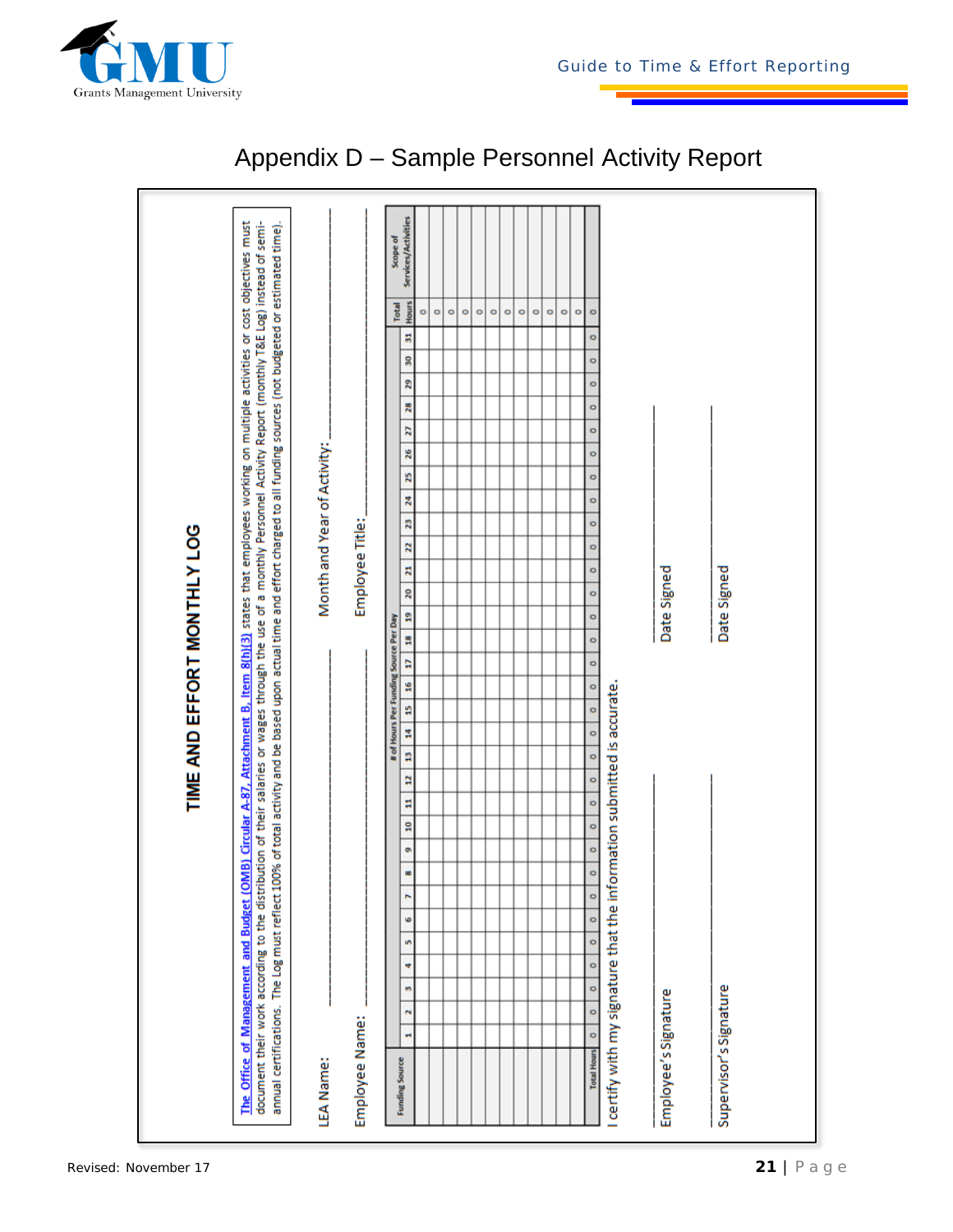

## Appendix E – Sample Certification for Additional Work

|                                          | Time and Effort Certification and Payment Support for Additional Work                                                     |
|------------------------------------------|---------------------------------------------------------------------------------------------------------------------------|
|                                          |                                                                                                                           |
|                                          | $\Box$ Stipend<br>$\Box$ Training<br>□ ESY/Summer School                                                                  |
|                                          | $\Box$ Substitute<br>$\Box$ Contract Addendum<br>□ Other: ________________                                                |
|                                          |                                                                                                                           |
|                                          |                                                                                                                           |
|                                          |                                                                                                                           |
|                                          |                                                                                                                           |
|                                          |                                                                                                                           |
|                                          |                                                                                                                           |
|                                          |                                                                                                                           |
|                                          |                                                                                                                           |
|                                          |                                                                                                                           |
|                                          |                                                                                                                           |
|                                          |                                                                                                                           |
| Date: __________________                 | $\Box$ Copy of event description<br>(brochures, syllabus, etc.)<br>$\Box$ Sign-in sheets<br>$\Box$ Supplemental Contracts |
| <b>Authorization for Additional Work</b> |                                                                                                                           |
|                                          | <b>Supporting documentation attached:</b><br>was                                                                          |
|                                          | (Employee Name)                                                                                                           |
|                                          |                                                                                                                           |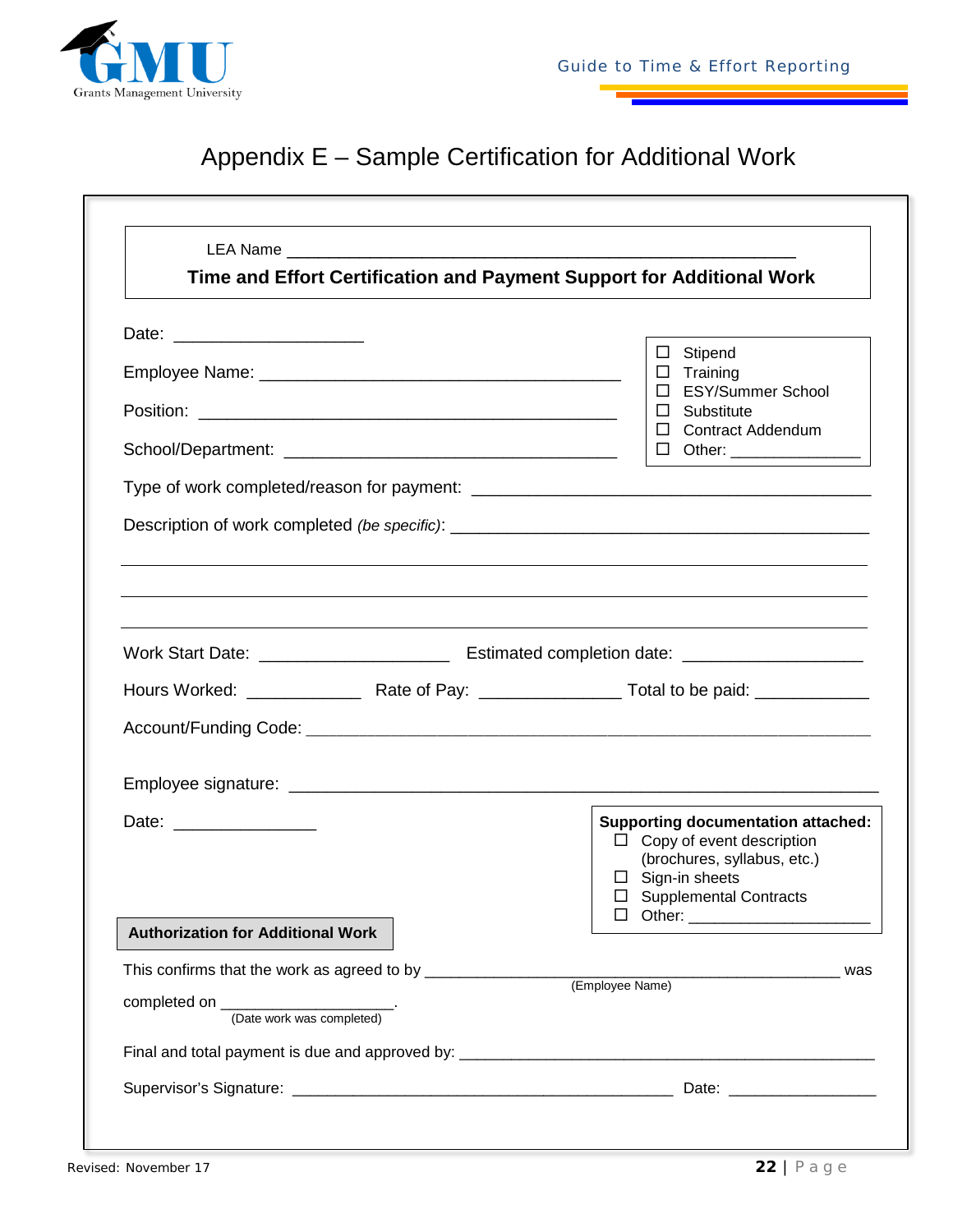

|              |                                                              |                    |  |  |  |  |  |  |  | endix F - Sample Group Sign-In Sheet |   |  |
|--------------|--------------------------------------------------------------|--------------------|--|--|--|--|--|--|--|--------------------------------------|---|--|
|              |                                                              |                    |  |  |  |  |  |  |  |                                      |   |  |
| Total Hours: | mpleted the activity listed above for the specified program. |                    |  |  |  |  |  |  |  |                                      |   |  |
| End Time:    |                                                              | Employee Signature |  |  |  |  |  |  |  | ns and/or brochures, etc.            | т |  |

### Appendix F – Sample Group Sign-In Sheet